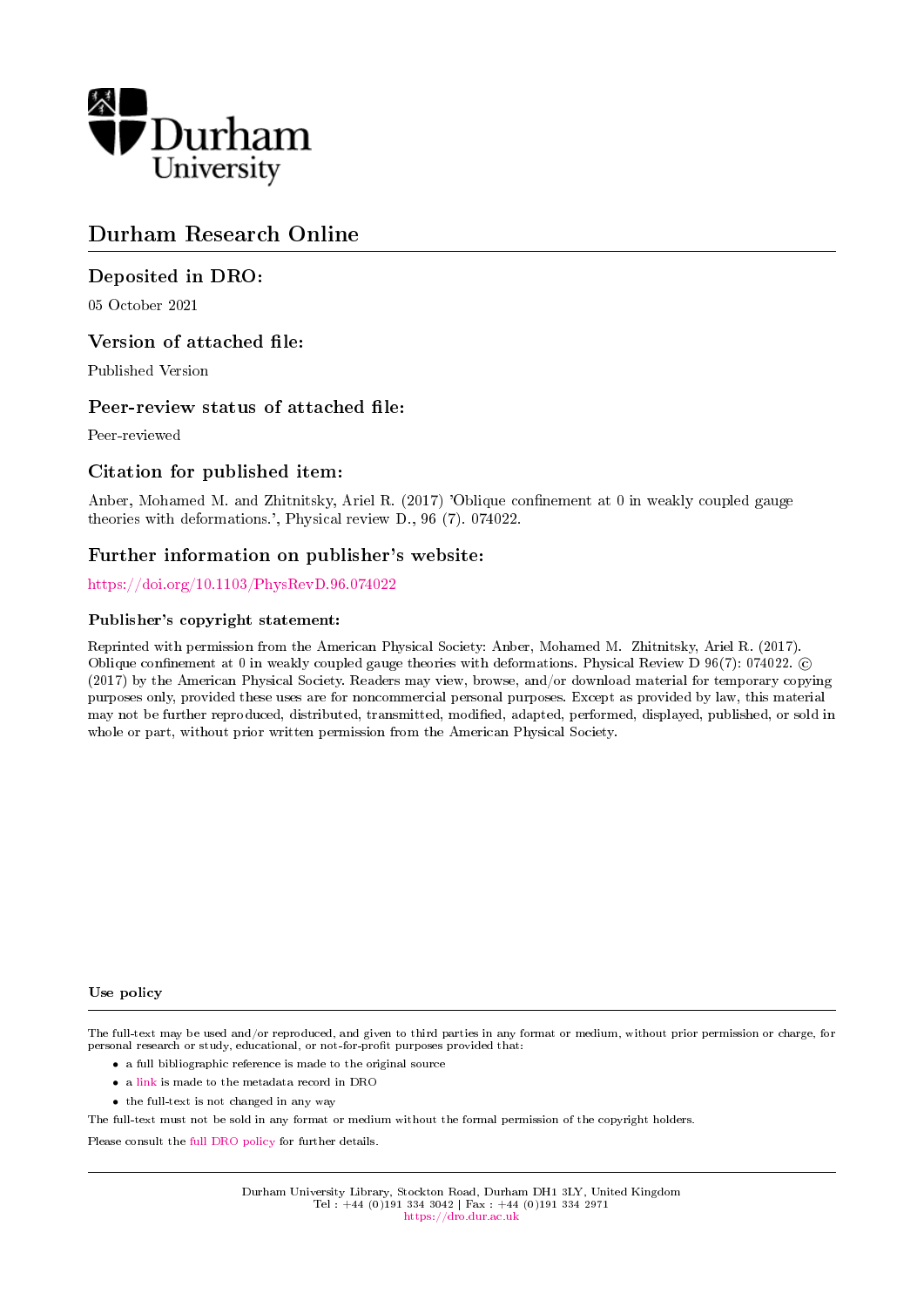## Oblique confinement at  $\theta \neq 0$  in weakly coupled gauge theories with deformations

Mohamed M. Anber<sup>1[,\\*](#page-1-0)</sup> and Ariel R. Zhitnitsky<sup>2,[†](#page-1-1)</sup>

<sup>1</sup>Department of Physics, Lewis & Clark College, Portland, Oregon 97219, USA<br><sup>2</sup>Department of Physics, & Astronomy, University of Pritish Columbia <sup>2</sup>Department of Physics & Astronomy, University of British Columbia, Vancouver, British Columbia V6T 1Z1, Canada (Received 13 September 2017; published 20 October 2017)

<span id="page-1-2"></span>The main focus of this work is to test the ideas related to the oblique confinement in a theoretically controllable manner using the "deformed QCD" as a toy model. We explicitly show that the oblique confinement in the weakly coupled gauge theories emerges as a result of condensation of N types of monopoles shifted by the phase  $exp(i\frac{\theta+2\pi m}{N})$  in Bloch type construction. It should be contrasted with the conventional and commonly accepted viewpoint that the confinement at  $\theta \neq 0$  is due to the condensation of the electrically charged dyons which indeed normally emerge in the systems with  $\theta \neq 0$  as a result of Witten's effect. We explain the basic reason why the "dyon" mechanism does not materialize—it is because the Witten's effect holds for a static magnetic monopole treated as an external source. It should be contrasted with our case when N-types of monopoles are not static, but rather the dynamical degrees of freedom which fluctuate and themselves determine the ground state of the system.

DOI: [10.1103/PhysRevD.96.074022](https://doi.org/10.1103/PhysRevD.96.074022)

### I. INTRODUCTION AND MOTIVATION

A study of the QCD vacuum state in the strong coupling regime is the prerogative of numerical Monte Carlo lattice computations. However, a number of very deep and fundamental questions about the QCD vacuum structure can be addressed and, more importantly, answered using some simplified versions of QCD. In the present paper, we study a set of questions intimately connected to the ground state with  $\theta \neq 0$ . We use the so-called "deformed QCD" and similar toy models wherein we can work analytically.<sup>1</sup> These models belong to the class of the weakly coupled gauge theory, which, however, preserves many essential elements expected for true QCD, such as confinement, degenerate topological sectors, proper  $\theta$  dependence, etc. This allows us to study difficult and nontrivial features, particularly related to vacuum structure at  $\theta \neq 0$ , in an analytically tractable manner.

The  $\theta$  dependence in the system is intimately related to the presence of the metastable states which always accompany the gauge systems even at  $\theta = 0$ . The fact that some high energy metastable vacuum states must be present in a gauge theory system in the large N limit has been known for quite some time [\[1\].](#page-15-0) A similar conclusion also follows from the holographic description of QCD as originally discussed in [\[2\]](#page-15-1). Therefore, the understanding of the

microscopical description of the ground state at  $\theta \neq 0$  in terms of the monopoles (in the "deformed QCD" and other toy models as will be discussed in the present work) inevitably requires the microscopical understanding of these metastable states as both constructions, the  $\theta \neq 0$ states and the metastable states at  $\theta = 0$ , must be described simultaneously in terms of the same degrees of freedom and in terms of the same fundamental gauge configurations.

#### A.  $\theta \neq 0$ : Phenomenological motivation

<span id="page-1-3"></span>The questions being addressed in the present work, as highlighted above, are very deep and fundamental problems of the strongly coupled gauge theory. One could naively think that these problems with  $\theta \neq 0$  are pure academic questions which have no physics applications, observable consequences or any phenomenological significance as it is known that  $\theta = 0$  with extremely high accuracy in our Universe at present time. However we want to emphasize here that, in fact, the problems highlighted above were largely motivated by an attempt to understand the QCD transition in the early Universe when  $\theta$ was not identically zero, but rather was slowly relaxing to zero field as a result of the axion dynamics, see original papers [3–[9\]](#page-15-2) and review articles [10–[16\]](#page-15-3) on the theory of axion and recent advances in the axion search experiments.

The recent lattice studies [\[17](#page-15-4)–20] addressing related questions on the axion dynamics during the QCD transition essentially are capable to compute the correlation func-tions, such as the topological susceptibility [\(1\)](#page-2-0) at  $\theta = 0$ , while the gauge configurations at  $\theta \neq 0$  are not accessible by conventional lattice methods. The study of the dynamics of the system at  $\theta \neq 0$  represents a very challenging

<span id="page-1-0"></span>[<sup>\\*</sup>](#page-1-2) manber@lclark.edu

<span id="page-1-1"></span>[<sup>†</sup>](#page-1-2) arz@phas.ubc.ca

<sup>&</sup>lt;sup>1</sup>We use one and the same term "deformed QCD" model for systems with and without quarks. We hope it does not confuse the readers as the specific description of the system should be obvious from the context of the discussions.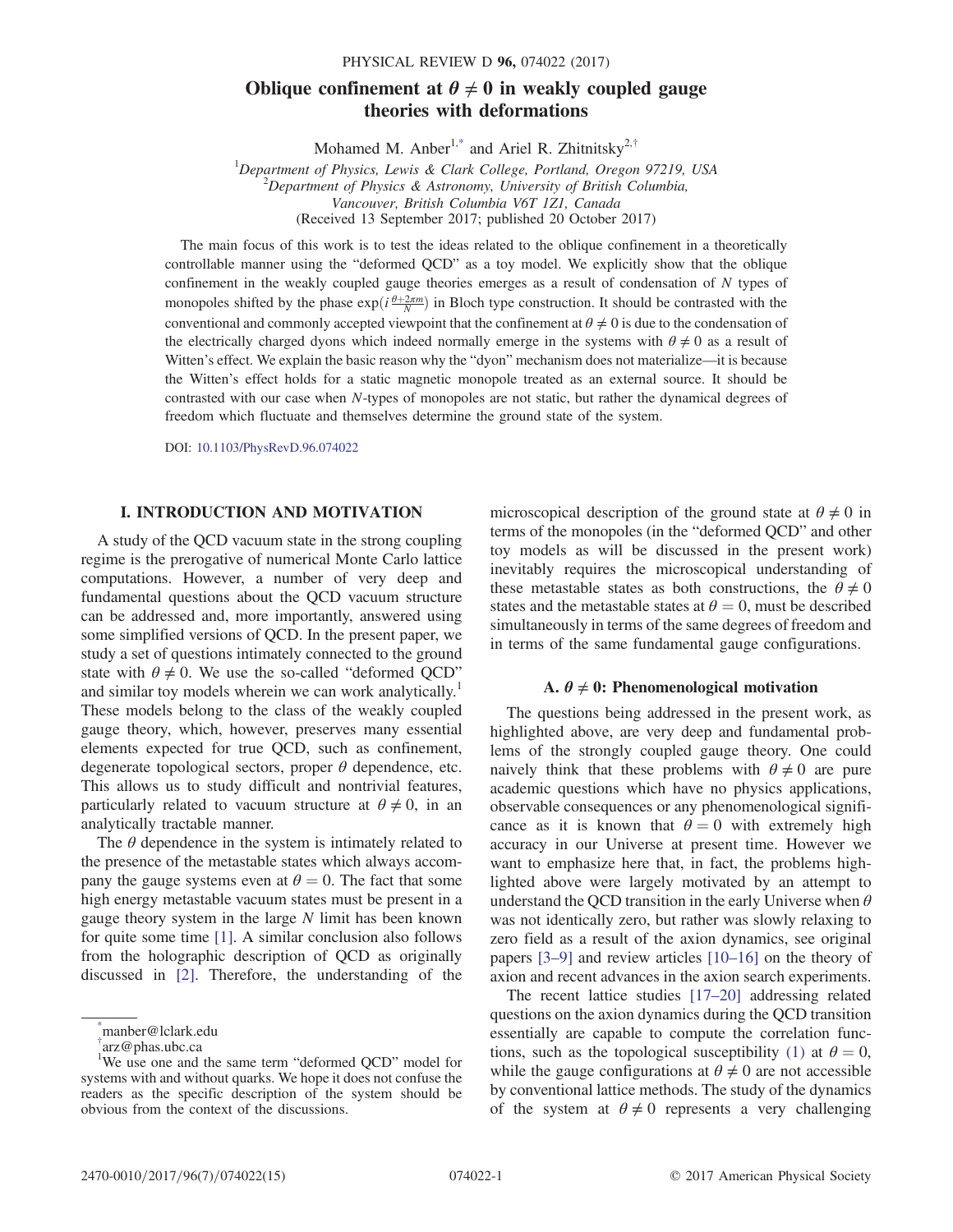technical problem as a result of the so-called "sign problem". Therefore, at present time the lattice studies can provide limited information on microscopical dynamics of the strongly coupled gauge theories at finite  $\theta \neq 0$ [\[21,22\]](#page-15-5), especially the regions in the vicinity of  $\theta \approx \pi$  when the level-crossing phenomena are expected to occur, and metastable states become almost degenerate with the ground vacuum states.

At the same time, a precise understanding of the structure of the ground state at  $\theta \neq 0$  and its microscopical description during this complicated time evolution plays a crucial role in computations of the axion production rate, possible formation of the axion domain walls, $<sup>2</sup>$  possible role of the</sup> metastable states (which inevitably are present in the system as will be argued in this work), and many other related questions which essentially determine the dark sector of the Universe at present time.

The main claim which will be advocated in the present work is that the microscopical description of the oblique confinement at  $\theta \neq 0$  is due to the condensation of the same fractionally charged monopoles in "deformed QCD" model which are responsible for the confinement at  $\theta = 0$ . The same microscopic description remains also valid for the metastable vacuum states which are always present in gauge theories. The only modification which occurs in the description for metastable states and  $\theta \neq 0$  states is that the vacuum expectation value of the magnetization operator gets shifted by the phase  $\exp\left(i\frac{\theta+2\pi m}{N}\right)$  in Bloch type construction. We reiterate the same claim as follows: we do not see any room within our framework for the commonly accepted "dyon mechanism" for the oblique confinement, speculated long ago by 't' Hooft [\[25\]](#page-15-6) when the electrically charged dyons condense.

We conjecture that this picture we have just described holds in strongly coupled regimes as well, not only in the weakly coupled "deformed QCD" model. We present few arguments supporting this conjecture in the next subsection.

### <span id="page-2-1"></span>B. Smooth transition between weakly coupled and strongly coupled regimes

When some deep questions are studied in a simplified version of a theory, there is always a risk that some effects which emerge in the simplified version of the theory could be just artifacts of the approximation, rather than genuine consequences of the original underlying theory. Our present studies in this work using the "deformed QCD" and other toy models are not free from this difficulty of possible misinterpretation of artifacts as inherent features of underlying QCD. Nevertheless, there are a few strong arguments suggesting that we indeed study some intrinsic features of the system rather than some artificial effects. The first argument has been presented in the original paper on "deformed QCD" [\[26\]](#page-15-7) where it has been argued that this model describes a smooth interpolation between strongly coupled QCD and the weakly coupled "deformed QCD" without any phase transition. In addition, there are a few more arguments based on previous experience [26–[39\]](#page-15-7) with the "deformed QCD" and other toy models which also strongly suggest that we indeed study some intrinsic features of QCD rather than some artifacts of the deformations.

Most of the arguments, with very few exceptions, from the previous studies [\[26](#page-15-7)–39] of the system which are related to the  $\theta$  dependent physics are purely analytical in nature as they cannot be independently verified or tested by using some other means, such as the numerical lattice simulations. Fortunately, some of the observables, such as the topological susceptibility  $\chi$  defined as

<span id="page-2-0"></span>
$$
\chi = \frac{\partial^2 E_{\text{vac}}(\theta)}{\partial \theta^2}\bigg|_{\theta=0} = \lim_{k \to 0} \int e^{ikx} d^4x \langle q(x), q(0) \rangle \quad (1)
$$

with  $q(x)$  being the topological density operator, are highly sensitive to the  $\theta$  behaviour even at  $\theta = 0$  because  $\gamma$  measures the response of the system with respect to the insertion of the external parameter  $\theta$  as one can see from the definition [\(1\)](#page-2-0). What is more important is that the topological susceptibility  $\chi$ can be also studied on the lattice at  $\theta = 0$ .

The topological susceptibility  $\gamma$  has been introduced into the theory long ago [\[40](#page-15-8)–42] in a course of studies related to the resolution of the  $U(1)_{A}$  problem in QCD in the large N limit. As a result of its fundamental importance for the phenomenological particle physics the topological susceptibility  $\gamma$  has been extensively studied in lattice numerical simulations. The computations [\[28,34\]](#page-15-9) of the topological susceptibility in the "deformed QCD" model is perfectly consistent with the lattice results, including some extremely nontrivial features related to the "wrong sign" of the contact term.3 and exact cancellation (in the chiral limit) of the

<sup>&</sup>lt;sup>2</sup>In particular, the so-called  $N = 1$  domain walls corresponding to the interpolation of the axion  $\theta(x)$  field between topologically distinct but physically identical states  $\theta = 0$  and  $\theta = 2\pi$  will inevitably form due to the  $2\pi$  periodicity in  $\theta$  and presence of the metastable states mentioned above. The formation of such kind of  $N = 1$  domain walls happen irrespectively whether the inflation occurs before or after the PQ phase transition, see comments in [\[23,24\].](#page-15-10)

 $3$ It is known that the contact term with a positive sign (in the Euclidean formulation) in  $\chi$  is required for the resolution of the  $U(1)$ <sub>A</sub> problem [40–[42\].](#page-15-8) At the same time, any physical propagating degrees of freedom must contribute with a negative sign, see [\[28\]](#page-15-9) with details. In [\[40\]](#page-15-8) this positive contact term has been simply postulated while in [\[41,42\]](#page-15-11) an unphysical Veneziano ghost was introduced into the system to saturate this term with the "wrong" sign in the topological susceptibility. This entire, very nontrivial framework, has been successfully confirmed by a number of independent lattice computations and precisely reproduced in the "deformed QCD" model. In addition, one can explicitly see how the Veneziano ghost postulated in [\[41,42\]](#page-15-11) is explicitly expressed in terms of auxiliary topological fields which saturate the contact term in this model [\[34\]](#page-15-12). One can also see that the  $\eta'$ becomes massive in this theory as a result of the mixture of a "would be" Goldstone field with auxiliary topological fields which saturate the contact term in [\(1\)](#page-2-0).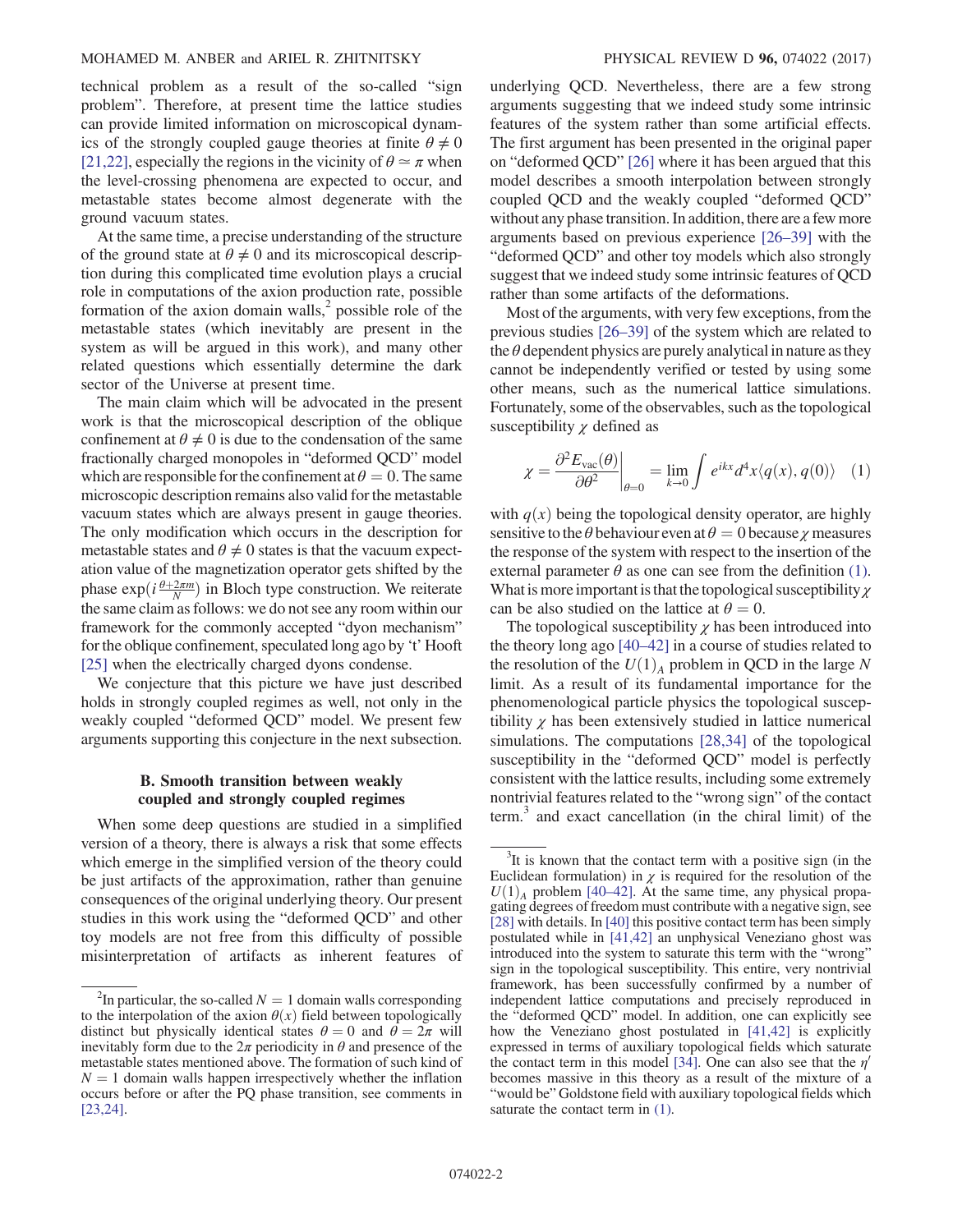contact term with the "wrong sign" with physical term in agreement with the Ward Identities, as described in the original papers [\[28,34\].](#page-15-9)

Fortunately enough, there is still one more analytical study in the small circle limit that sheds light on the nature of the phase structure of gauge theories at  $\theta \neq 0$ . In [\[35\]](#page-15-13) a conjectured continuity between mass deformed  $\mathcal{N} = 1$ super Yang-Mills on a small circle and pure Yang-Mills at finite temperature was exploited to study the behavior of the thermal phase transition in the latter theories as a function of  $\theta$ . According to this conjecture, quantum phase transitions in mass deformed  $\mathcal{N} = 1$  on  $\mathbb{R}^3 \times \mathbb{S}^1$  are analytically connected to thermal phase transitions in pure Yang-Mills [\[31,37\]](#page-15-14). Thus, one can perform all computations in the small circle limit, where the theory is under analytical control, and then extract conclusions about the strongly coupled theories. It was found in [\[35\]](#page-15-13) that the deconfining temperature of any  $SU(N)$  gauge theory decreases as  $\theta$  increases and also the strength of the first order transition increases with  $\theta$ . This is in accordance with the lattice simulations that were performed for small  $\theta$  in strongly coupled theories [\[21,22\]](#page-15-5) and arrived at the same conclusions of [\[35\]](#page-15-13).

We conclude this subsection with the following generic comment. All the features related to the  $\theta$  dependence which are known to be present in the strongly coupled regime also emerge in the weakly coupled "deformed QCD" and other toy models. Therefore, we interpret such nice agreement as a strong argument supporting our conjecture that these models properly describe, at least qualitatively, the microscopical features related to the  $\theta$ dependent effects in the strongly coupled gauge theories.

## C. The relation to  $\mathcal{N}=2$  Seiberg-Witten model and the structure of the paper

Our presentation is organized as follows. We start in Sec. [II](#page-3-0) by reviewing a simplified ("deformed") version of QCD which, on one hand, is a weakly coupled gauge theory wherein computations can be performed in a theoretically controllable manner. On other hand, this deformation preserves all the elements relevant to our study such as confinement, degeneracy of topological sectors, nontrivial  $\theta$  dependence, and other crucial aspects pertinent to the study of the oblique confinement for metastable states and  $\theta \neq 0$  states. In Sec. [III](#page-5-0) we explain the classification of the  $\theta$  states while in Sec. [IV](#page-6-0) we explicitly show that oblique confinement in this model is due to the *identically same* fractionally charged monopoles which are responsible for the confinement at  $\theta = 0$ .

This is obviously an expected result especially in view of the arguments presented above suggesting that this result holds in the strongly coupled regime as well due to the smooth transition between the weakly coupled "deformed QCD" and strongly coupled QCD realized in nature. At the same time the common lore in the community is that the

oblique confinement at  $\theta \neq 0$  is a result of condensation of the electrically charged dyons which emerge as a result of the Witten's effect [\[43\]](#page-15-15). This common lore is mostly based on analysis of the  $\mathcal{N} = 2$  Seiberg-Witten model where the dyons are known to be part of spectrum. Therefore, it is indeed a quite natural assumption that these dyons will condense at  $\theta \neq 0$ , similar to the monopole's condensation in the original Seiberg-Witten model at  $\theta = 0$ .

Motivated by these arguments we turn to  $\mathcal{N} = 2$ Seiberg-Witten model with the goal to understand the nature of the oblique confinement at  $\theta \neq 0$  in supersymmetry (SUSY) gauge theories and its relation to studies in "deformed QCD" model presented in Sec. [IV.](#page-6-0) We start, in Sec. [V](#page-7-0) by reviewing the  $\mathcal{N} = 2$  SUSY model defined on  $\mathbb{R}^4$  with emphasis on the structure of the conventional static dyons and the monopoles in this model. As our goal is to understand the role of these particles in the confinement mechanism at  $\theta \neq 0$  and the relation with oblique confinement in "deformed QCD" model, we formulate  $\mathcal{N} = 2$ SUSY model on  $\mathbb{R}^3 \times \mathbb{S}^1$  in Sec. [VI](#page-9-0) and show that the nonperturbative spectrum of the theory on a sufficiently small circle consists of a tower of monopoles with higher winding numbers. In Sec. [VII](#page-13-0) we explain Witten's effect [\[43\]](#page-15-15) in the context of this work; i.e. we explain that the static magnetic monopoles, i.e. 't' Hooft lines, indeed become the dyons in the presence of  $\theta \neq 0$ . However, the magnetic monopoles which play the key role in the confinement mechanism are not static, but rather the dynamical degrees of freedom which fluctuate and themselves determine the ground state of the system. In the former case the monopoles become the dyons, while in the later case they remain pure monopoles with zero electric charges.

Throughout this work we use the word dyon-particles to mean genuine particles (solitons) that carry both electric and magnetic charges. They are genuine in the sense that they sweep timelike worldlines. We also use dyon-instantons to mean pseudoparticles that carry both electric and magnetic charges. They are pseudo since they are only instantaneous events in the Euclidean space and do not sweep worldlines. Dyons with zero electric charges are monopoles; these are either monopole-particles or monopoles-instantons. The words dyons or monopoles will be used to mean either particles or instantons when the distinction is either not important or understood from the context.

#### II. "DEFORMED QCD" MODEL

<span id="page-3-0"></span>Here we overview the "center-stabilized" deformed Yang-Mills developed in [\[26\]](#page-15-7). In this section and in Sec. [III](#page-5-0) and Sec. [IV](#page-6-0) we use the words monopoles and dyons to mean monopole-instantons and dyon-instantons, respectively. In the deformed theory an extra "deformation" term is put into the Lagrangian in order to prevent the center symmetry breaking that characterizes the QCD phase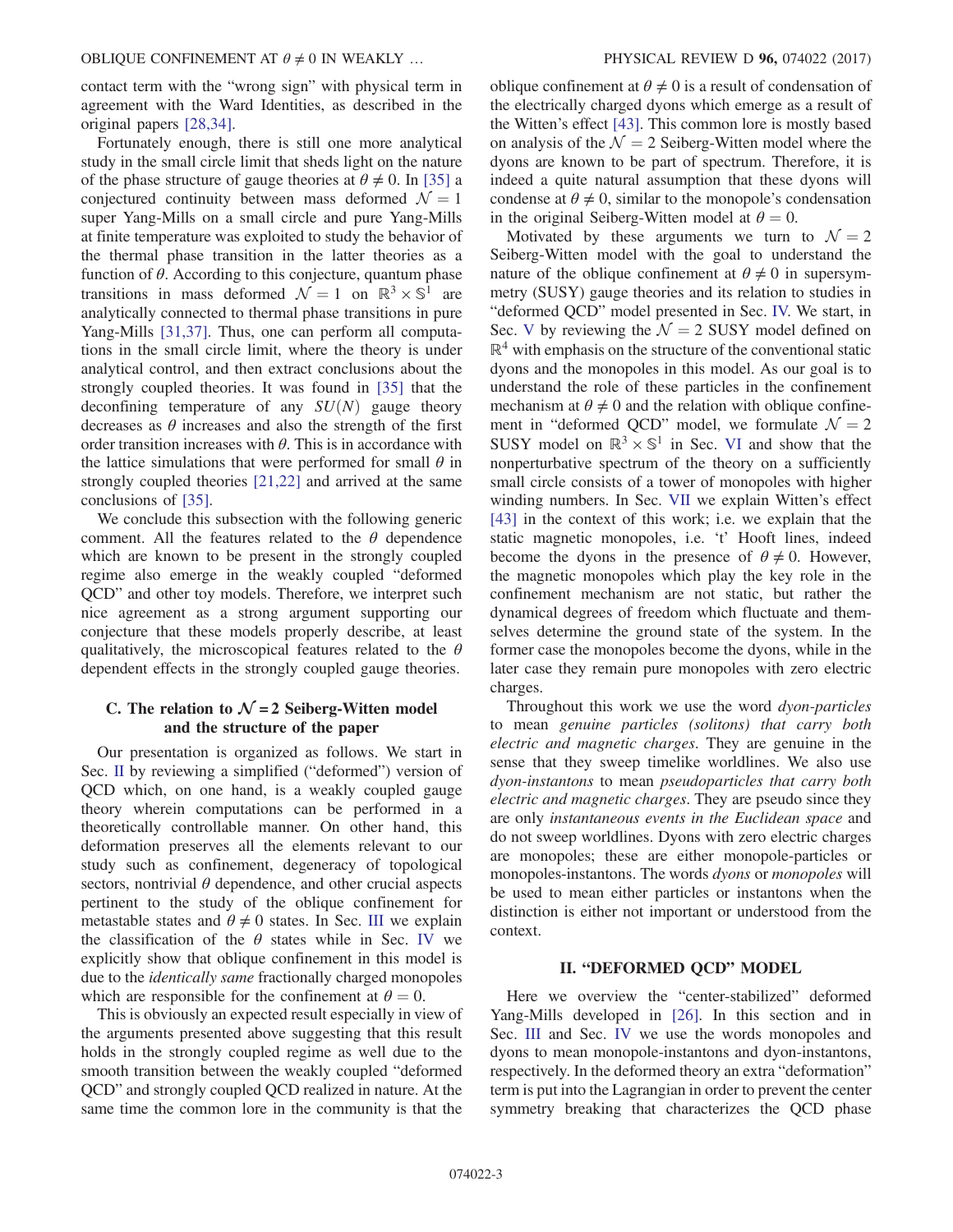transition between "confined" hadronic matter and "deconfined" quark-gluon plasma, thereby explicitly preventing that transition. Basically the extra term describes a potential for the order parameter. The basics of this model are reviewed in this section, while in Sec. [III](#page-5-0) we classify the metastable states which are inherent elements of the system.

We start with pure Yang-Mills (gluodynamics) with gauge group  $SU(N)$  on the manifold  $\mathbb{R}^3 \times S^1$  with the standard action

$$
S^{YM} = \int_{\mathbb{R}^3 \times S^1} d^4x \frac{1}{2g^2} \text{tr}[F_{\mu\nu}^2(x)], \tag{2}
$$

<span id="page-4-0"></span>and add to it a deformation action,

$$
\Delta S \equiv \int_{\mathbb{R}^3} d^3 x \frac{1}{L^3} P[\Omega(\mathbf{x})],\tag{3}
$$

built out of the Wilson loop (Polyakov loop) wrapping the compact dimension

$$
\Omega(\mathbf{x}) \equiv \mathcal{P}[e^{i \oint dx_4 A_4(\mathbf{x}, x_4)}]. \tag{4}
$$

The parameter  $L$  here is the length of the compactified dimension which is assumed to be small. The coefficients of the polynomial  $P[\Omega(\mathbf{x})]$  can be suitably chosen such that the deformation potential [\(3\)](#page-4-0) forces unbroken symmetry at any compactification scales. At small compactification L the gauge coupling is small so that the semiclassical computations are under complete theoretical control [\[26\]](#page-15-7).

As described in [\[26\],](#page-15-7) the proper infrared description of the theory is a dilute gas of  $N$  types of monopoles, characterized by their magnetic charges, which are proportional to the simple roots and affine root  $\alpha_a \in \Delta_{\text{aff}}$  of the Lie algebra of the gauge group  $U(1)^N$ . For a fundamental monopole with magnetic charge  $\alpha_a \in \Delta_{\text{aff}}$  (the affine root system), the topological charge is given by

<span id="page-4-2"></span>
$$
Q = \int_{\mathbb{R}^3 \times S^1} d^4x \frac{1}{16\pi^2} \text{tr}[F_{\mu\nu}\tilde{F}^{\mu\nu}] = \pm \frac{1}{N},\qquad (5)
$$

and the Yang-Mills action is given by

$$
S_{\rm YM} = \int_{\mathbb{R}^3 \times S^1} d^4x \frac{1}{2g^2} \text{tr}[F_{\mu\nu}^2] = \frac{8\pi^2}{g^2} |Q|.
$$
 (6)

The  $\theta$ -parameter in the Yang-Mills action can be included in the conventional way,

$$
S_{\text{YM}} \to S_{\text{YM}} + i\theta \int_{\mathbb{R}^3 \times S^1} d^4x \frac{1}{16\pi^2} \text{tr}[F_{\mu\nu}\tilde{F}^{\mu\nu}], \qquad (7)
$$

with  $\tilde{F}^{\mu\nu} \equiv \epsilon^{\mu\nu\rho\sigma} F_{\rho\sigma}/2.$ 

<span id="page-4-1"></span>The system of interacting monopoles, including the  $\theta$ parameter, can be represented in the dual sine-Gordon form as follows [\[26\]](#page-15-7)

$$
S_{\text{dual}} = \int_{\mathbb{R}^3} d^3x \frac{1}{2L} \left(\frac{g}{2\pi}\right)^2 (\nabla \sigma)^2
$$

$$
-\zeta \int_{\mathbb{R}^3} d^3x \sum_{a=1}^N \cos\left(\alpha_a \cdot \sigma + \frac{\theta}{N}\right), \qquad (8)
$$

where  $\zeta$  is magnetic monopole fugacity which can be explicitly computed in this model using the conventional semiclassical approximation. The  $\theta$  parameter enters the effective Lagrangian [\(8\)](#page-4-1) as  $\theta/N$  which is the direct consequence of the fractional topological charges of the monopoles [\(5\)](#page-4-2). Nevertheless, the theory is still  $2\pi$  periodic. This  $2\pi$  periodicity of the theory is restored not due to the  $2\pi$  periodicity of Lagrangian [\(8\)](#page-4-1) as it was (incorrectly) claimed in the original Ref. [\[26\]](#page-15-7). Rather, it is restored as a result of summation over all branches of the theory when the levels cross at  $\theta = \pi \pmod{2\pi}$  and one branch replaces another and becomes the lowest energy state as presented in [\[28\]](#page-15-9).

The dimensional parameter which governs the dynamics of the problem is the Debye correlation length of the monopole's gas,

$$
m_{\sigma}^2 \equiv L\zeta \left(\frac{4\pi}{g}\right)^2. \tag{9}
$$

<span id="page-4-3"></span>The average number of monopoles in a "Debye volume" is given by

$$
\mathcal{N} \equiv m_{\sigma}^{-3} \zeta = \left(\frac{g}{4\pi}\right)^3 \frac{1}{\sqrt{L^3 \zeta}} \gg 1. \tag{10}
$$

The last inequality holds since the monopole fugacity is exponentially suppressed,  $\zeta \sim e^{-1/g^2}$ , and in fact we can view [\(10\)](#page-4-3) as a constraint on the region of validity where semiclassical approximation is justified. This parameter  $\mathcal N$ measures the "semiclassicality" of the system.

<span id="page-4-4"></span>It is convenient to express the action in terms of dimensionless variables as follows  $x = x'/m_\sigma$  such that  $x'$  becomes a dimensionless coordinate. All distances now are measured in units of  $m_{\sigma}^{-1}$ . With this rescaling the action [\(8\)](#page-4-1) assumes a very nice form:

$$
S = \mathcal{N} \int_{\mathbb{R}^3} d^3x \sum_{n=1}^N \frac{1}{2} (\nabla \sigma_n)^2
$$

$$
- \mathcal{N} \int_{\mathbb{R}^3} d^3x \sum_{a=1}^N \cos \left( \sigma_n - \sigma_{n+1} + \frac{\theta}{N} \right), \quad (11)
$$

with  $\sigma_{N+1}$  identified with  $\sigma_1$ . In formula [\(11\)](#page-4-4) we used x as the dimensionless coordinate (rather than  $x'$ ) to simplify notations. The Lagrangian entering the action [\(11\)](#page-4-4) is then dimensionless with a large semiclassical prefactor  $\mathcal{N} \gg 1$ defined by [\(10\)](#page-4-3).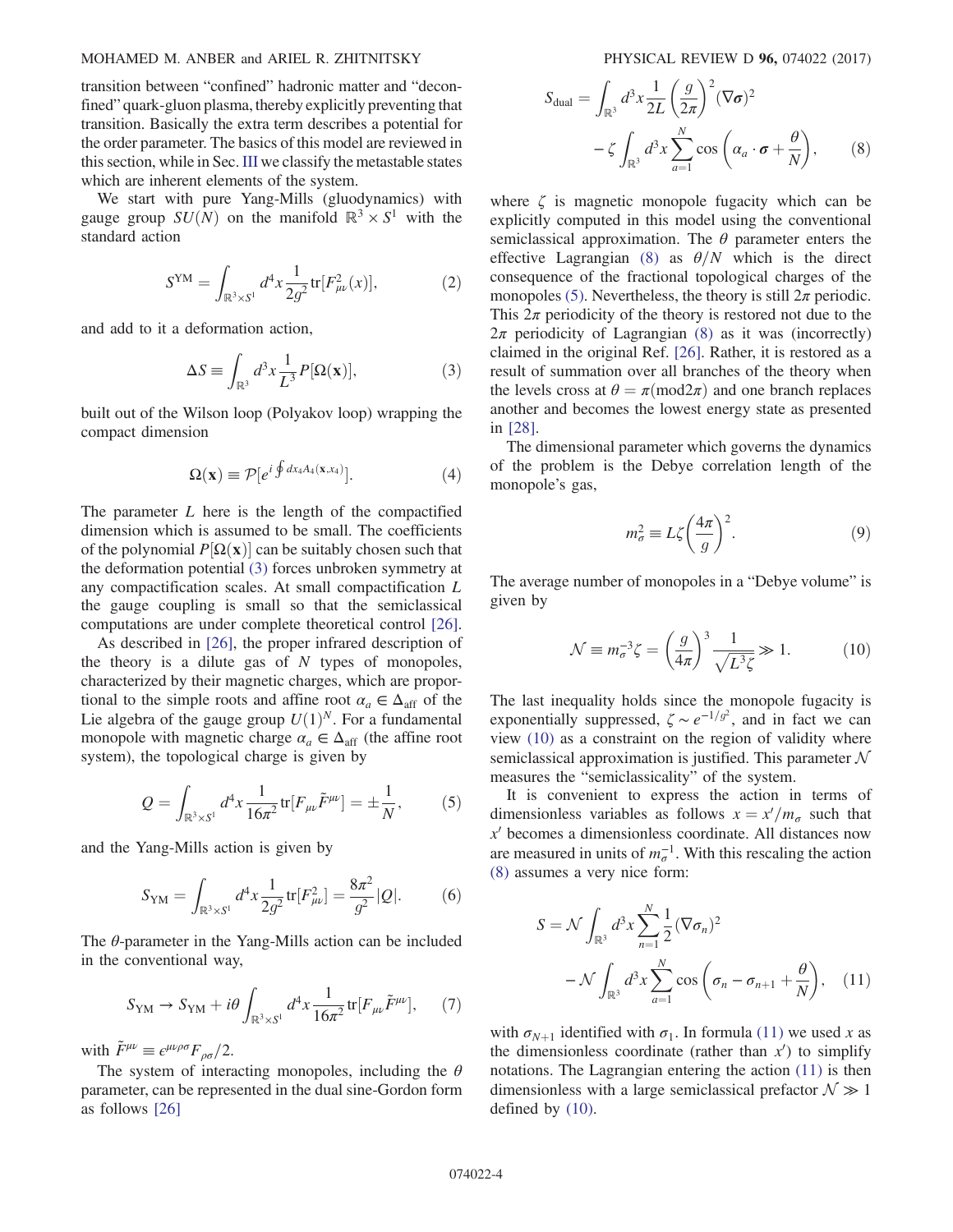<span id="page-5-0"></span>OBLIQUE CONFINEMENT AT  $\theta \neq 0$  IN WEAKLY ... PHYSICAL REVIEW D **96**, 074022 (2017)

### III. CLASSIFICATION SCHEME OF THE VACUUM STATES

We start with a short overview of a well-known formal mathematical analogy between the construction of the  $|\theta\rangle$ vacuum states in gauge theories and Bloch's construction of the allowed/forbidden bands in condensed matter (CM) physics (see e.g. [\[44\]\)](#page-15-16). The large gauge transformation operator  $T$  plays the role of the crystal translation operator in CM physics.  $T$  commutes with the Hamiltonian  $H$  and changes the topological sector of the system

$$
\mathcal{T}|m\rangle = |m+1\rangle, \qquad [H,\mathcal{T}] = 0, \tag{12}
$$

such that the  $|\theta\rangle$ -vacuum state is an eigenstate of the large gauge transformation operator  $\mathcal{T}$ :

$$
|\theta\rangle = \sum_{m\in\mathbb{Z}} e^{im\theta} |m\rangle, \qquad \mathcal{T}|\theta\rangle = e^{-i\theta}|\theta\rangle.
$$

The  $\theta$  parameter in this construction plays the role of the "quasimomentum"  $\theta \rightarrow qa$  of a quasiparticle propagating in the allowed energy band in a crystal lattice with unit cell length a.

An important element, which is typically skipped in presenting this analogy but which plays a key role in our studies is the presence of the Brillouin zones classified by integers k. Complete classification can be either presented in the so-called extended zone scheme where  $-\infty < qa < +\infty$ , or the reduced zone scheme where each state is classified by two numbers, the quasimomentum  $-\pi \le qa \le +\pi$  and the Brillouin zone number k.

In the classification of the vacuum states, this corresponds to describing the system by two numbers  $(\theta, k)$ , where  $\theta$  is assumed to be varied in the conventional range  $\theta \in [0, 2\pi)$ , while the integer k describes the ground state (for  $k = 0$ ) or the excited metastable vacuum states ( $k \neq 0$ ). In most studies devoted to the analysis of the  $\theta$  vacua, the questions related to the metastable vacuum states have not been addressed. Nevertheless, it has been known for some time that the metastable vacuum states must be present in non-Abelian gauge systems in the large N limit [\[1\]](#page-15-0). A similar conclusion also follows from the holographic description of QCD as originally discussed in [\[2\]](#page-15-1).

In the present context the metastable vacuum states have been explicitly constructed in a weakly coupled "deformed QCD" model [\[39\]](#page-15-17). We follow this construction by keeping both: the metastable states as well as  $\theta \neq 0$  states, such that our complete classification is  $|\theta, m\rangle$  when the integer m describes the metastable states for a given  $\theta \in [0, 2\pi)$ . In terms of the CM physics we use the so-called reduced zone scheme, rather than the extended zone scheme as defined above.

<span id="page-5-1"></span>The Euclidean potential density for the  $\sigma$  fields assumes the following form [\(11\)](#page-4-4)

$$
U(\boldsymbol{\sigma}, \theta) = \mathcal{N} \sum_{n=1}^{N} \left[ 1 - \cos \left( \sigma_n - \sigma_{n+1} + \frac{\theta}{N} \right) \right], \quad (13)
$$

where we have added a constant term so that the potential is positive semidefinite. In Eq. [\(13\)](#page-5-1) the field  $\sigma_{N+1}$  is identified with  $\sigma_1$  as before.

The lowest energy state, is the state with all  $\sigma$  fields sitting at the same value ( $\sigma_n = \sigma_{n+1}$ ) and has zero energy. This is clearly the true ground state of the system, but there are also potentially some higher energy metastable states even for  $\theta = 0$ . For an extremal state we must have

$$
\frac{\partial U}{\partial \sigma_n} = 0,\tag{14}
$$

for all  $n$ , which gives immediately

$$
\sin\left(\sigma_n - \sigma_{n+1} + \frac{\theta}{N}\right) = \sin\left(\sigma_{n-1} - \sigma_n + \frac{\theta}{N}\right). \tag{15}
$$

<span id="page-5-2"></span>A necessary condition for a higher energy minimum of the potential is thus that the  $\sigma$  fields are evenly spaced around the unit circle or (up to a total rotation),

$$
\sigma_n = m \frac{2\pi n}{N},\tag{16}
$$

where  $m$  is an integer which labels the metastable states in the extended classification scheme  $|\theta, m\rangle$ . This parameter plays the same role as the Brillouin zone number  $k$  in CM physics as discussed above. A sufficient condition is then

$$
\frac{\partial^2 U}{\partial \sigma_n^2} > 0,\tag{17}
$$

again for all  $n$ . This gives us

$$
\cos\left(\sigma_n - \sigma_{n+1} + \frac{\theta}{N}\right) + \cos\left(\sigma_{n-1} - \sigma_n + \frac{\theta}{N}\right) > 0, \quad (18)
$$

<span id="page-5-3"></span>which using  $(16)$  gives

$$
\cos\left(\frac{2\pi m}{N} - \frac{\theta}{N}\right) > 0. \tag{19}
$$

This condition determines possible metastable states m for a given  $\theta \in [0, 2\pi)$  and N. From [\(19\)](#page-5-3) it is quite obvious that metastable states always exist for sufficiently large  $N$  even for  $\theta = 0$ , which is definitely consistent with old and very generic arguments [\[1\].](#page-15-0) In our simplified version of the theory one can explicitly see how these metastable states emerge in the system, and how they are classified in terms of the scalar magnetic potential fields  $\sigma(\mathbf{x})$  for arbitrary  $\theta$ .

One should remark here that a nontrivial solution for  $\theta = 0$  with  $m \neq 0$  in [\(19\)](#page-5-3) does not exist in the "deformed"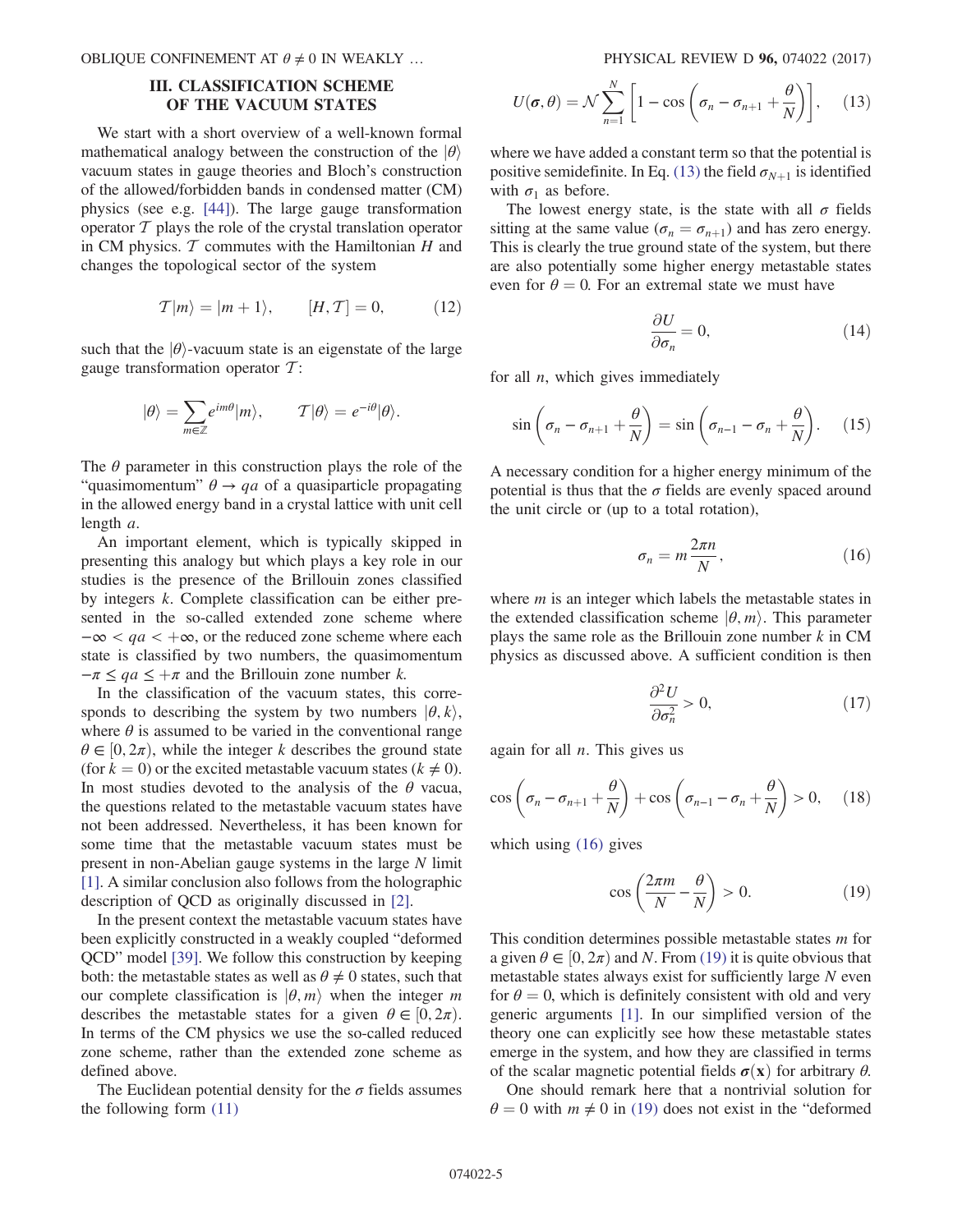QCD" model for the lowest  $N = 2, 3, 4$  as it was originally discussed in [\[39\].](#page-15-17) However, for sufficiently large  $\theta \neq 0$  the metastable states always emerge for  $N \geq 3$ , while  $N = 2$ , as usual, requires a special treatment [\[30\]](#page-15-18). What is more important is that Eq. [\(19\)](#page-5-3) explicitly shows that at  $\theta = \pi$  a metastable state with  $m = 1$  becomes degenerate with the ground state with  $m = 0$  and the level crossing phenomenon takes place precisely as it was originally described in [\[28\]](#page-15-9) for this specific model. When  $\theta$  further increases the metastable state becomes the lowest energy state of the system [\(13\)](#page-5-1) for the given  $\theta$ .

#### <span id="page-6-0"></span>IV. OBLIQUE CONFINEMENT FOR  $\vert \theta, m \rangle$  STATES

To understand the physical meaning of the solutions describing the nontrivial metastable vacuum states, one should compute the vacuum expectation value  $\langle \mathcal{M}_a(\mathbf{x}) \rangle$ of the magnetization for a given state  $|\theta, m\rangle$  classified by two parameters  $m$ ,  $\theta$  as presented in previous Sec. [III](#page-5-0). The corresponding operator  $\mathcal{M}_a(\mathbf{x})$  is defined as the creation operator of a single monopole of type  $\alpha_a$  at point **x**. It has been originally computed for the "deformed QCD" model in [\[28\]](#page-15-9). The corresponding computations can be easily generalized for arbitrary  $\theta \neq 0$ . The result of computations is

$$
\mathcal{M}_a(\mathbf{x}) = e^{i(\alpha_a \cdot \boldsymbol{\sigma}(\mathbf{x}) + \frac{\theta}{N})}.
$$
 (20)

<span id="page-6-6"></span><span id="page-6-1"></span>In the computation of [\(20\)](#page-6-1) it has been assumed that the external magnetic source is infinitely heavy. If one identifies the corresponding magnetic source with the monopoles from the ensemble then the corresponding operator is accompanied by conventional classical contribution  $8\pi^2/(q^2N)$ . Therefore, the resulting creation operator of a single monopole of type  $\alpha_a$  at point **x** assumes the form

$$
\mathcal{M}_a(\mathbf{x}) = e^{-\frac{8\pi^2}{g^2 N}} \cdot e^{i(\alpha_a \cdot \sigma(\mathbf{x}) + \frac{\theta}{N})}.
$$
 (21)

This expression for the operator identically coincides for  $N = 2$  with formula [\(63\)](#page-13-1) derived in drastically different way by starting from  $\mathcal{N} = 2$  supersymmetric model and breaking the supersymmetry.

<span id="page-6-3"></span>Now we are in position to compute the vacuum expectation value  $\langle \theta, m | \mathcal{M}_a(\mathbf{x}) | \theta, m \rangle$  describing the magnetization of the system. It can be easily computed for each given state  $|\theta, m\rangle$ . Indeed, using the solutions [\(16\),](#page-5-2) the magnetization assumes the form

$$
\langle \theta, m | \mathcal{M}_a(\mathbf{x}) | \theta, m \rangle \sim \exp\left[ i \frac{\theta}{N} - i \frac{2\pi m}{N} \right], \qquad (22)
$$

where one should pick up a proper branch which satisfies condition [\(19\)](#page-5-3) describing the lowest energy state.

<span id="page-6-2"></span>A different, but equivalent way to describe all these  $\vert \theta, m \rangle$  states is to compute the expectation values for the topological density operator for those states. By definition,

$$
\langle \theta, m | \frac{1}{16\pi^2} \text{tr}[F_{\mu\nu} \tilde{F}^{\mu\nu}] | \theta, m \rangle \equiv -i \frac{\partial S_{\text{dual}}(\theta)}{\partial \theta}
$$

$$
= i \frac{\zeta}{L} \sin \left( \frac{2\pi m}{N} - \frac{\theta}{N} \right), \tag{23}
$$

where the dual action  $S_{dual}(\theta)$  is given by [\(8\).](#page-4-1) The imaginary  $i$  in this expression should not confuse the readers as we work in the Euclidean space-time. In Minkowski space-time this expectation value is obviously a real number. A similar phenomenon is known to occur in the exactly solvable two dimensional Schwinger model wherein the expectation value for the electric field in the Euclidean space-time has an  $i$ . The expectation value [\(23\)](#page-6-2) is the order parameter of a given  $|\theta, m\rangle$  state.

As expected, the ground state with  $m = 0$  at  $\theta = 0$  the expectation value [\(23\)](#page-6-2) vanishes, which of course, implies that the ground state respects  $P$  and  $\mathcal{CP}$  symmetries. It is not the case for a generic states with  $\theta \neq 0$ . These symmetries are also broken for metastable states  $m \neq 0$ even for  $\theta = 0$  as emphasized in [\[39\].](#page-15-17)

The fact that the confinement in this model is due to the condensation of fractionally charged monopoles has been known since the original paper [\[26\]](#page-15-7). Our original claim here is that the microscopical structure of the arbitrary  $\ket{\theta, m}$  states can be also thought of as a condensate of the same fractionally charged monopoles. The only difference in comparison with the original construction [\[26\]](#page-15-7) is that the corresponding magnetization receives a nontrivial phase [\(22\)](#page-6-3) which depends on  $\theta$  and integer number m which plays the same role as k-th Brillouin zone in the reduced classification scheme in CM physics.

Now we want to present a few additional arguments suggesting that the confinement in this system is indeed generated by the same magnetic monopoles with no trace for any dyons in this system which would provide a conventional "dyon mechanism". Indeed, the presence of the electrically charged dyons would imply that the interaction pattern between two Bogomol'ny-Prasad-Sommerfeld (BPS) dyons at distance  $r$  must have the following structure

$$
\sim \frac{1}{4\pi r} \left[ e^2 q \cdot q' + \left( \frac{2\pi}{e^2} \right) m \cdot m' \right]. \tag{24}
$$

<span id="page-6-5"></span><span id="page-6-4"></span>At the same time there is no trace for such kind of interaction in the original partition function which assumes the form[\[26\]](#page-15-7)

$$
e^{\frac{-2\pi^2 L}{g^2} \left[ \sum_{a,b=1}^N \sum_{k=1}^{M^{(a)}} \sum_{l=0}^{M^{(b)}} \alpha_a \cdot \alpha_b Q_k^{(a)} Q_l^{(b)} G(\mathbf{x}_k^{(a)} - \mathbf{x}_l^{(b)}) \right]}, \qquad (25)
$$

where  $G(\mathbf{x}_k^{(a)} - \mathbf{x}_l^{(b)})$  is the corresponding Green's function. Precisely this interaction generates the dual action [\(8\)](#page-4-1) which provides a proper low energy description of the system. One can explicitly see that there is no electric portion of the interaction in formula [\(25\),](#page-6-4) in contrast with the anticipated structure expressed as  $(24)$  which is the conventional formula describing the interaction of two non-BPS dyons carrying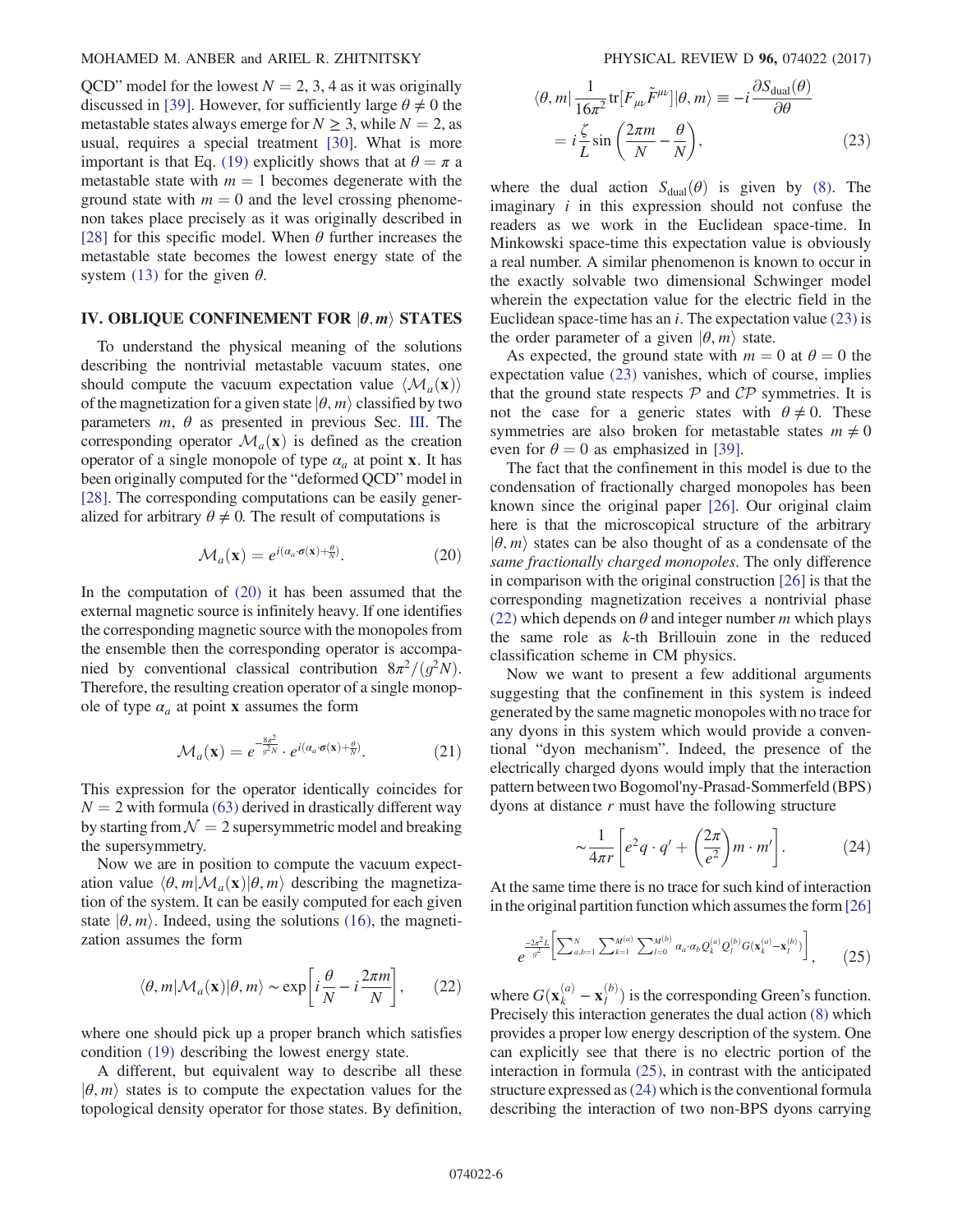simultaneously the magnetic and electric charges. In Sec. [VI](#page-10-0) [B](#page-10-0) we come back to this point re-emphasize it from a different perspective.

The argument presented above obviously dismisses the presence of the electric charge of the constituents. It also evidently raises the following question. How does the selfduality work in this case if the electric charges are not carried by the constituents? The answer is as follows: the BPS self-duality for the monopole's solutions is perfectly satisfied. However, the electric portion of the self-duality equation is due to the generation of the nontrivial holonomy rather than due to the electric charges of the dyons. Indeed, the self-duality equations for the monopoles assume the conventional form

<span id="page-7-1"></span>
$$
D_i A_4^a = B_i^a, \qquad \langle A_4^{(a)} \rangle = \frac{2\pi}{NL} \mu^a, \qquad \mu^a \cdot \alpha_b = \delta_b^a, \qquad (26)
$$

which is precisely the key element in the original con-struction [\[26\]](#page-15-7) when the holonomy  $\langle A_4^{(a)} \rangle$  plays the role of the vacuum expectation value for the Higgs field.

Another related question can be formulated as follows. The topological charge operator is normally expressed as the product of the magnetic and electric fields,  $q(\mathbf{x}) \sim \mathbf{E}^{(a)}(\mathbf{x}) \cdot \mathbf{B}^{(a)}(\mathbf{x})$ . At the same time we claim that only magnetic monopoles are present in the system. These monopoles generate the oblique confinement, and saturate the vacuum expectation values [\(22\)](#page-6-3) and [\(23\).](#page-6-2) How does it work? The answer is as follows. The topological charge operator assumes the form

<span id="page-7-2"></span>
$$
\int_{\mathbb{R}^3 \times S^1} d^4x q(\mathbf{x}) = \int_{\mathbb{R}^3 \times S^1} d^4x \frac{g}{4\pi^2} \sum_{a=1}^N \langle A_4^{(a)} \rangle [\nabla \cdot \mathbf{B}^{(a)}(\mathbf{x})]
$$

$$
= \int_{\mathbb{R}^3} d^3x \frac{1}{N} \sum_{a=1}^N \sum_{k=1}^{M^{(a)}} Q_k^{(a)} \delta(\mathbf{r}_k^{(a)} - \mathbf{x}), \quad (27)
$$

where we integrated by parts and used formula [\(26\)](#page-7-1) for the holonomy  $\langle A_4^{(a)} \rangle$ . One can explicitly see from [\(27\)](#page-7-2) that the only constituents of the system are fractionally charged magnetic monopoles located at  $\delta(\mathbf{r}_k^{(a)} - \mathbf{x})$  with zero electric charges as the corresponding sources are entirely determined by the divergence of the magnetic field  $[\nabla \cdot \mathbf{B}^{(a)}(\mathbf{x})]$ . In other words, there is no trace for the dyons to play any role in the system.<sup>4</sup>

Nevertheless, the gap is generated at  $\theta \neq 0$ , the confinement takes place in the conventional manner through the condensation of the monopoles [\(22\),](#page-6-3) the  $\theta$  parameter enters all the observables precisely as it should. This example explicitly shows that the conventional view that the confinement in gauge theories at  $\theta \neq 0$  is a result of the condensation of the dyons cannot be correct, at least in this simplified "deformed QCD" model. Furthermore, as the transition between the "deformed QCD" model and strongly coupled gauge theories should be smooth, we expect that the picture presented above must hold in the strongly coupled regime as well. These results should be contrasted with the common lore which assumes that the oblique confinement at  $\theta \neq 0$  is a result of condensation of the electrically charged dyons. In the next sections we consider supersymmetric models to understand the nature of this difference.

### <span id="page-7-0"></span>V. DYONS AND MONOPOLES IN  $\mathcal{N}=2$ SUPER YANG-MILLS

Dyons and monopoles are the main nonperturbative players in confinement in mass deformed  $\mathcal{N} = 2$  super Yang-Mills on  $\mathbb{R}^4$ , as the monopole's condensation leads to the confinement of electric charge probes at  $\theta = 0$  as originally discussed in [\[45\].](#page-15-19) It is commonly assumed that these monopoles at  $\theta \neq 0$  become the dyons as a result of the Witten's effect [\[43\].](#page-15-15) The condensation of the dyons would lead to the oblique confinement speculated long ago by 't' Hooft [\[25\].](#page-15-6) On the other hand, it is the pure monopoles and not the dyons that lead to confinement in deformed Yang-Mills on  $\mathbb{R}^3 \times \mathbb{S}^1$  as explained above. To elucidate this difference and track what really happens as we go from  $\mathcal{N} = 2$  super Yang-Mills to deformed Yang-Mills on a circle, we start by reviewing the field contents of the former theory. We warn the reader that unlike in previous sections, now we care to distinguish between Minkowskian and Euclidean quantities. This is important to arrive at distinct conclusions.

 $\mathcal{N} = 2$  super Yang-Mills theory has a massless  $\mathcal{N} = 2$ hypermultiplet that contains four bosonic and four fermionic degrees of freedom; see e.g. the textbook [\[44\]](#page-15-16). Alternatively, one can decompose the  $\mathcal{N} = 2$  multiplet into two  $\mathcal{N} = 1$  mutiplets: vector and chiral mutiplets; both are in the adjoint representation of the gauge group. The bosonic part of the Lagrangian of  $\mathcal{N} = 2$  super Yang-Mills is given by [in Minkowski space, where we work with the signature  $\eta_{MN} = (+1, -1, -1, -1)$ 

$$
\mathcal{L} = \frac{1}{g^2} \text{tr} \left[ -\frac{1}{2} F_{MN} F^{MN} + D_M \phi^{\dagger} D^M \phi + \frac{1}{2} [\phi^{\dagger}, \phi]^2 \right], \tag{28}
$$

where  $M, N = 0, 1, 2, 3$ , the covariant derivative is  $D_M = \partial_\mu + i[A_M,],$  the field strength is  $F_{MN} = \partial_M A_N - i[A_M,].$  $\partial_N A_M + i[A_M, A_N]$ , and the Lie algebra generators  $t^a$  are

<sup>&</sup>lt;sup>4</sup>The electric field symbol,  $E^{(a)}$ , that appears in the topological charge operator does not represent a genuine electric field irrespective of using the symbol  $E$ . In fact, in the BPS limit (e.g. in  $N = 1$  supr Yang-Mills) this field mediates attractive force between similar charges; i.e., it plays the role of a dilaton or scalar field. As we break SUSY and go to the deformed pure Yang-Mills limit, the scalar field is gapped and we are left only with interactions due to the magnetic field, as given by Eq. [\(25\);](#page-6-4) i.e., there are only objects that carry magnetic charges. Hence, there are no dyons. The same conclusion will be reached in Sec. [VI.](#page-9-0)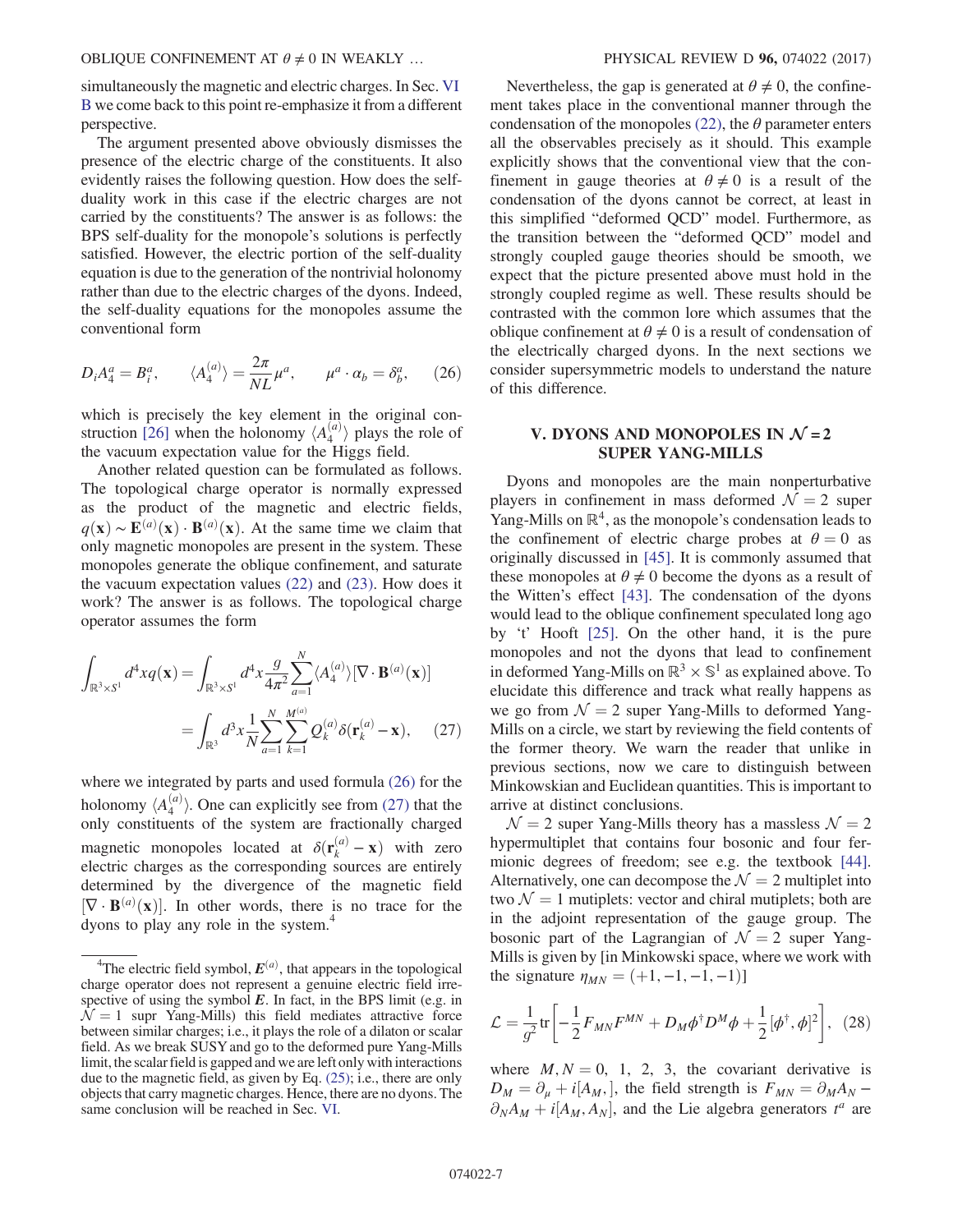normalized as  $tr[t^a t^b] = \frac{\delta_{ab}}{2}$ . For simplicity, we will mainly work with  $SU(2)$  gauge group. Without loss of generality we can always choose the vev of  $\phi$  to be along the Cartan generators, i.e. along the  $t^3$  direction in the  $SU(2)$  case. Therefore, we take  $\phi = vt^3$  such that  $SU(2)$  is broken down to  $U(1)$ , i.e., we are in the Coulomb branch, and the potential term  $tr[\phi^{\dagger}, \phi]^2$  vanishes, i.e., we are in the BPS limit. We can also take the gauge invariant field  $u = \text{tr}[\phi^2]$ to parametrize the moduli space of the gauge theory. The theory has a strong coupling scale  $\Lambda$  such that in the limit  $u \gg \Lambda^2$  the theory is in the weakly coupled regime,<sup>5</sup>  $g \ll 1$ .

In the weakly coupled regime, both perturbative and nonperturbative spectra of the theory can be determined using semiclassical analysis. As we mentioned above, the theory is Higgsed down to  $U(1)$ , and therefore, the bosonic part of the perturbative spectrum consists of a massless photon and W-bosons of charges  $\pm 1$  with respect to the unbroken  $U(1)$ . Since we are in the BPS limit, the nonperturbative spectrum can be obtained via the Bogomol'nyi completion of the energy functional (see [\[46\]](#page-15-20) for a review):

<span id="page-8-3"></span>
$$
E = \frac{1}{g^2} \int d^3x \text{tr}[E_i^2 + B_i^2 + (D_0 \phi)^2 + (D_i \phi)^2]
$$
  
= 
$$
\frac{1}{g^2} \int d^3x \text{tr}[(B_i \mp \cos \alpha D_i \phi)^2 + (E_i \mp \sin \alpha D_i \phi)^2
$$
  
+ 
$$
(D_0 \phi)^2] \pm v \cos \alpha Q_M \pm v \sin \alpha Q_E
$$
  

$$
\geq \pm v \cos \alpha Q_M \pm v \sin \alpha Q_E,
$$
 (29)

where  $E_i = F_{i0}$ ,  $B_i = \frac{1}{2} \epsilon_{ijk} F^{jk}$ , and we have used integration by parts and the Bianchi identity  $D_i B_i = 0$ . The magnetic and electric charges,  $Q_M$  and  $Q_E$ , are defined via

$$
Q_M = \frac{2}{g^2 v} \int d^2 S_i \text{tr}[\phi B_i],
$$
  
\n
$$
Q_E = \frac{2}{g^2 v} \int d^2 S_i \text{tr}[\phi E_i],
$$
\n(30)

where  $S_i$  is a two-sphere at spatial infinity. Similarly, one can define the scalar (dilaton) charge as

$$
Q_S = \frac{2}{g^2 v} \int d^2 S_i \text{tr}[\phi D_i \phi]. \tag{31}
$$

<span id="page-8-0"></span>The most stringent inequality  $E \geq v \sqrt{Q_E^2 + Q_M^2}$  is obtained by setting  $\alpha = \tan^{-1}(\frac{Q_E}{Q_M})$ . The equality is saturated by a configuration that satisfies the first order equations

<sup>5</sup>To one-loop order we have  $\frac{4\pi}{g^2} = \frac{2}{\pi} \log \frac{v}{\Lambda}$  $\frac{v}{\Lambda}$ . 6

$$
B_i = \pm \cos \alpha D_i \phi,
$$
  
\n
$$
E_i = \pm \sin \alpha D_i \phi,
$$
  
\n
$$
D_0 \phi = 0.
$$
\n(32)

<span id="page-8-1"></span>Equations [\(32\)](#page-8-0), with the upper sign, are solved by the ansatz:

$$
A_i^a = \epsilon_{iam} \hat{r}^m \left[ \frac{1 - u(r)}{r} \right],
$$
  
\n
$$
A_0^a = \hat{r}^a j(r), \qquad \phi^a = \hat{r}^a h(r).
$$
\n(33)

<span id="page-8-2"></span>Substituting [\(33\)](#page-8-1) into [\(32\)](#page-8-0) one finds the solution

$$
u(r) = \frac{\tilde{v}r}{\sinh(\tilde{v}r)},
$$
  
\n
$$
h(r) = \frac{\sqrt{Q_M^2 + Q_E^2}}{Q_M} \left[ \tilde{v} \coth(\tilde{v}r) - \frac{1}{r} \right],
$$
  
\n
$$
j(r) = -\frac{Q_E}{Q_M} \left[ \tilde{v} \coth(\tilde{v}r) - \frac{1}{r} \right],
$$
\n(34)

where  $\tilde{v} = v \frac{Q_M}{\sqrt{Q_E^2 + Q_M^2}}$  $\frac{Q_M}{\sqrt{Q_E^2 + Q_M^2}}$ . Equations [\(34\)](#page-8-2) constitute Julia-Zee dyon-particle [\[47\].](#page-15-21) This configuration has a total energy (mass)

$$
E = M = v\sqrt{Q_M^2 + Q_E^2}.
$$
 (35)

In the limit  $r \to \infty$  one can use [\(33\)](#page-8-1) and [\(34\)](#page-8-2) to show that

$$
E_i \sim \frac{Q_E x_i}{r^3}, \qquad B_i \sim \frac{Q_M x_i}{r^3}, \qquad D_i \phi \sim -\frac{Q_S x_i}{r^3}, \qquad (36)
$$

where  $Q_S = \frac{Q_M}{\cos \alpha} = \sqrt{Q_E^2 + Q_M^2}$ . Thus, the dyon mass satisfies the relation

$$
M = vQ_S. \t\t(37)
$$

<span id="page-8-4"></span>Using [\(34\)](#page-8-2) in the energy functional [\(29\)](#page-8-3) we obtain the interaction energy of two BPS dyon-particles with charges  $(Q_M, Q_E)$  and  $(Q'_M, Q'_E)$  and located at r and r':

$$
E_{\rm int} \sim g^2 \frac{Q_E Q_E' + Q_M Q_M' - Q_S Q_S'}{|r - r'|}. \tag{38}
$$

We see that, as expected, the interaction force of the  $U(1)$ field is repulsive, while the dilaton field is attractive [\[48\]](#page-15-22).

Dyons are genuine particles<sup>6</sup> that carry both electric and magnetic charges. Classically, a dyon can have an arbitrary electric charge, while it can only have quantized magnetic charge  $Q_M = \frac{4\pi n}{g^2}$ , where *n* is a positive or negative integer,

<sup>&</sup>lt;sup>6</sup>More precisely, they are solitons.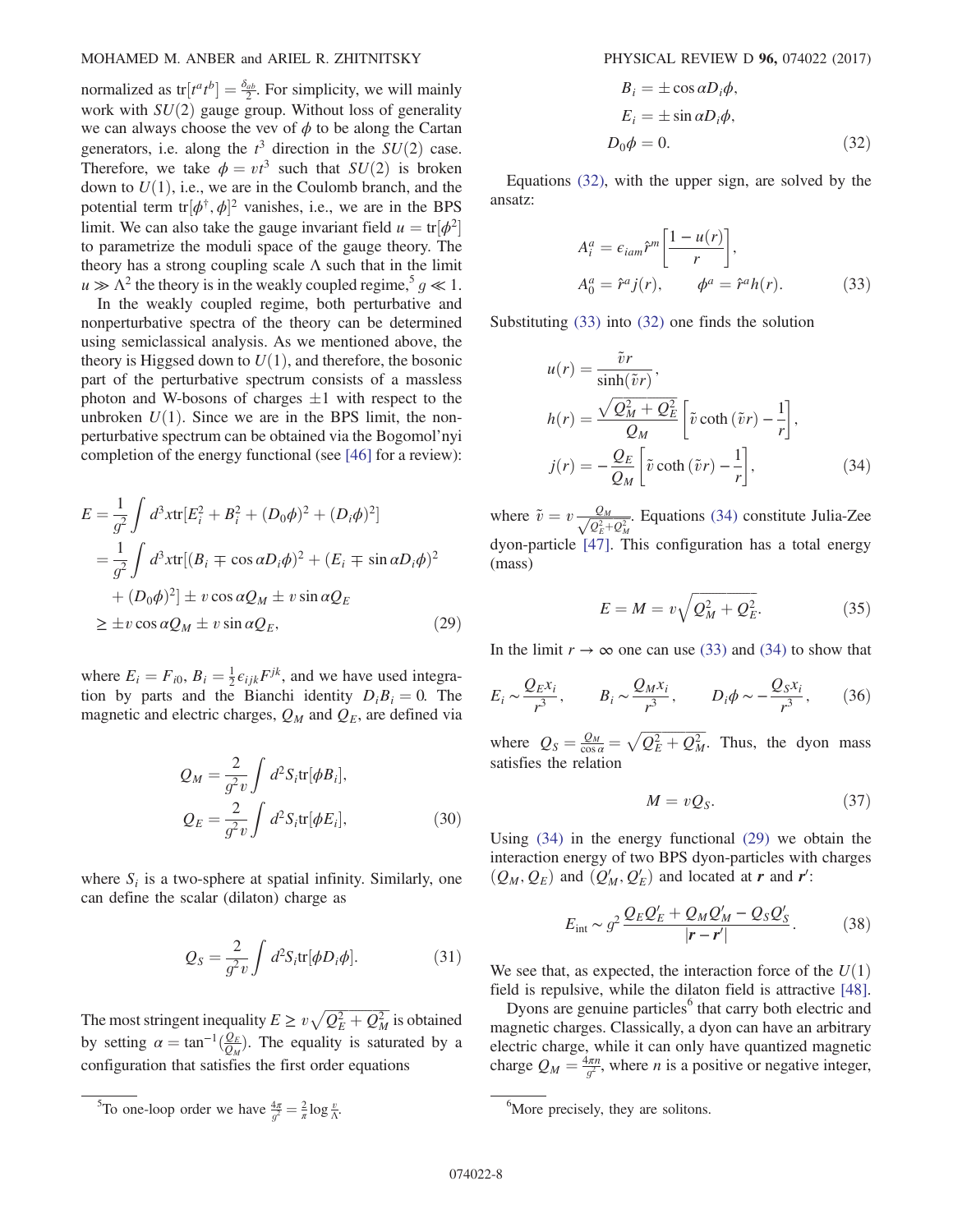### OBLIQUE CONFINEMENT AT  $\theta \neq 0$  IN WEAKLY ... PHYSICAL REVIEW D 96, 074022 (2017)

due to obvious topological reasons. However, quantum mechanical consistency demands that a pair of dyonparticles with charges  $(Q_M, Q_E)$  and  $(Q'_M, Q'_E)$  must satisfy the Dirac quantization condition  $Q_E Q_M - Q_E Q_M = n \frac{4\pi}{g^2}$ , where  $n$  is an integer. Therefore, both electric and magnetic charges must be quantized:  $(Q_M, Q_E) = \left(\frac{4\pi n_M}{g^2}, n_E\right)$ , where  $n_M$ ,  $n_E \in \mathbb{Z}$ , and we find that the BPS spectrum is given by

$$
M(n_M, n_E) = v \sqrt{n_M^2 \left(\frac{4\pi}{g^2}\right)^2 + n_E^2}.
$$
 (39)

The BPS masses  $M(n_M, n_E)$  do not receive quantum corrections, thanks to the high level of supersymmetry in  $\mathcal{N} = 2$  super Yang-Mills. In addition, one can take into account the effect of the  $\theta$ -vacuum,  $\frac{\theta}{32\pi^2} \tilde{F}_{MN} F^{MN}$ , by making the substitution  $n_E \rightarrow n_E + n_M \frac{\theta}{2\pi}$ , which is Witten's effect [\[43\]](#page-15-15). One finally finds:

<span id="page-9-1"></span>
$$
M(n_M, n_E, \theta) = v \sqrt{n_M^2 \left(\frac{4\pi}{g^2}\right)^2 + \left(n_E + n_M \frac{\theta}{2\pi}\right)^2}.
$$
 (40)

We could also set  $n_E = 0$ , which is the limiting case of 't' Hooft Polyakov monopole particles. However, a single monopole has four collective coordinates: three translation coordinates and one coordinate corresponding to a  $U(1)$ global transformation. The  $U(1)$  collective coordinate is compact [remember that  $U(1)$  is descendent from  $SU(2)$ , which is a compact group]. The Hamiltonian corresponding to the compact coordinate is  $H_{U(1)} = \frac{p_{\phi}^2}{2I}$ , with  $I = \frac{4\pi}{g^2 v}$ . Upon quantization, the magnetic monopole acquires an electric charge; this is one of the eigenvalues of  $H_{U(1)}$ . Thus, quantum fluctuations in the background of an 't' Hooft Polyakov monopole dresses it with a quantized electric charge and gives rise to a dyon, with its mass given by the BPS expression [\(40\).](#page-9-1)

While the spectrum [\(40\)](#page-9-1) is a well-established feature of  $\mathcal{N} = 2$  supersymmetry in weakly coupled regime at large  $v$ , the role of these dyons in confined strongly coupled regime is less understood. We review below some features of the system relevant for our studies by paying special attention to the dyon-particles. Precisely these degrees of freedom, according to the conventional wisdom, should condense at  $\theta \neq 0$  and provide a precise realization for the oblique confinement as envisaged by 't' Hooft [\[25\]](#page-15-6).

As we approach the strong coupling regime of the theory,  $v \sim \Lambda$ , most of the dyon-particles decay except the ones with lowest charges  $(1,0)$  or  $(1,1)$ , which become massless. This theory is electrically strongly coupled and magnetically weakly coupled. Therefore, the theory can be described by a dual  $\mathcal{N} = 2$  supersymmetric electrodynamic of massless monopoles or dyons.

Now we insert a small mass term into the action with  $m \ll \Lambda$ . It breaks the symmetry from  $\mathcal{N} = 2$  down to  $\mathcal{N} = 1$ . One could naively think that the oblique confinement might take place as a result of the dyon condensation. However, the oblique confinement does not occur, at least in weakly coupled regime [\[49,50\]](#page-15-23). The basic reason for that is that the "pure monopoles" rather than dyons condense at both points  $u = \pm \Lambda^2$  as argued in [\[49,50\]](#page-15-23). This is in spite of the fact that near  $u = -\Lambda^2$  the dyons (1,1) rather than monopoles (1,0) become massless particles. The absence of the oblique confinement in the system is obviously consistent with our analysis of the "deformed QCD" model in Sec. [IV.](#page-6-0) However, one cannot make a definite conclusion with a large supersymmetry breaking in this construction when the question on oblique confinement remains open [\[49,50\]](#page-15-23). It should be contrasted with results of Sec. [IV](#page-6-0) where the transition to strongly coupled regime of ordinary QCD is expected to be smooth as argued in Sec. [I B.](#page-2-1)

One can also insert  $N_f$  flavours into the system [\[51\].](#page-15-24) It turns out that the oblique confinement occurs for  $N_f = 3$ model, but does not occur for  $N_f = 2$  nor for  $N_f = 1$ models. All the arguments of Refs. [\[49](#page-15-23)–51] are crucially depend on the specific properties of supersymmetric theories. Therefore, it is not obvious if one can learn any lessons for ordinary QCD. With this motivation in mind we consider the Seiberg-Witten model being formulated on  $\mathbb{R}^3 \times \mathbb{S}^1$  when one can approach the weakly coupled regime by varying the size of  $\mathbb{S}^1$ .

## <span id="page-9-0"></span>VI. DYON-INSTANTONS VS MONOPOLE-**INSTANTONS ON**  $\mathbb{R}^3 \times \mathbb{S}^1$

In this section we show that the nonperturbative sector of  $\mathcal{N} = 2$  on  $\mathbb{R}^3 \times \mathbb{S}^1$  consists of a variety of dyons, similar to our previous discussions. However, in this section we consider the Euclidean, rather than Minkowski formulation. Therefore we compute the Euclidean action generated by the pseudoparticles, rather than particles. To avoid confusion with terminology we coin the corresponding pseudoparticles the dyon-instantons to emphasize their Euclidean nature. We will show that for sufficiently small  $\mathbb{S}^1$  circles in the weakly coupled regime where our computations are under control, the partition function is saturated by the tower of monopoleinstantons rather than dyon-instantons. In our presentations we closely follow [\[27,52](#page-15-25)–55].

## A.  $\mathbb{R}^3 \times \mathbb{S}^1$ : the large circle limit

We start our treatment by compactifying the  $x^3$ -direction over a circle and considering the Euclidean version of the theory. The Euclidean time direction will be denoted by  $x_4$ such that  $x_4 \equiv ix^0$ , while the rest of coordinates are left intact. We also define the Euclidean fields  $\hat{A}_i = -A^i$ , and  $\hat{A}_4 = -iA_0$ . Again, we assume that  $v \gg \Lambda$ , and hence, the theory is in its semiclassical regime. The Euclidean action is given by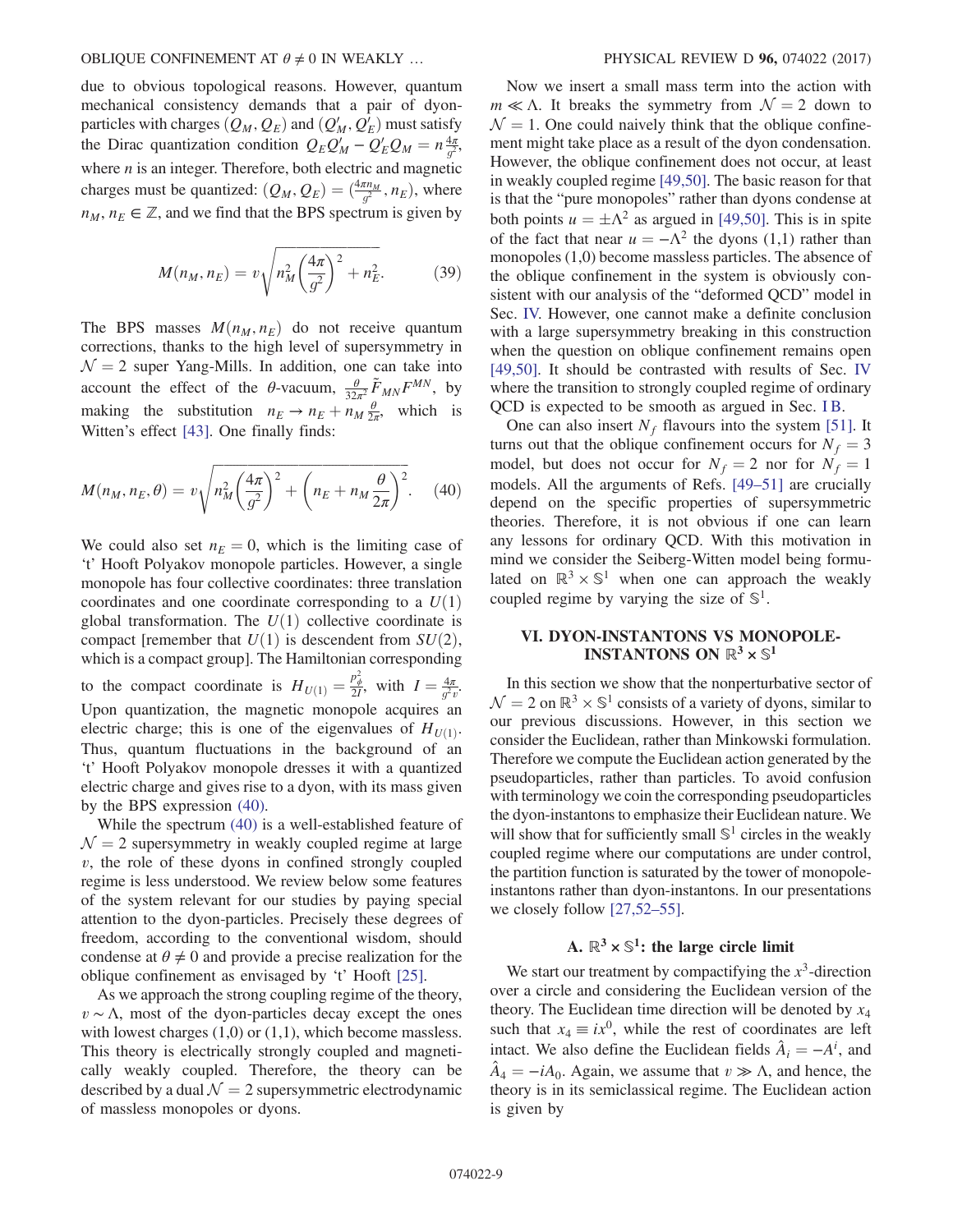$$
S_E = \frac{1}{g^2} \int_{\mathbb{R}^3 \times \mathbb{S}^1} \text{tr} \left[ \frac{1}{2} \hat{F}_{MN} \hat{F}_{MN} + (\hat{D}_M \phi)^2 \right]
$$
  
= 
$$
\frac{1}{g^2} \int_{\mathbb{R}^3 \times \mathbb{S}^1} \text{tr} [(\tilde{E}_\mu)^2 + (\tilde{B}_\mu)^2 + (\hat{D}_3 \phi)^2 + (\hat{D}_\mu \phi)^2],
$$
(41)

where *M*,  $N = 1$ , 2, 3, 4,  $\hat{F}_{MN}^a = \partial_M \hat{A}_N^a - \partial_N \hat{A}_M^a + f^{abc} \hat{A}_M^b \hat{A}_N^c$ ,  $\hat{D}_M \phi^a = \partial_M \phi^a + f^{abc} \hat{A}_M^b \phi^c$ , where  $f^{abc}$  are the group structure constants. We also defined  $\tilde{E}_{\mu} = \tilde{F}_{\mu 3}$ ,  $\tilde{B}_{\mu} = \frac{1}{2} \epsilon_{\mu\nu\alpha} \hat{F}_{\nu\alpha}$ , where  $\mu$ ,  $\nu = 1, 2, 4$ . Notice that here we distinguish between the electric and magnetic fields  $\hat{E}_i$ ,  $\hat{B}_i$ , where  $i = 1, 2, 3$ , and  $E_{\mu}$  and  $B_{\mu}$ . Although not mandatory, this distinction is convenient since it will enable us to keep track of various quantities. Comparing the Euclidean action [\(42\)](#page-10-1) with the energy functional [\(29\),](#page-8-3) we immediately reveal that a finite action solution can be obtained using the exact same procedure we followed to obtain Julia-Zee dyonparticles. The existence of a finite action solution demands that the fields profiles are independent of  $x_3$  (exactly like the dyon-particle solution is independent of  $x^0$ ). One then can think of this solution as wrapping around the  $x_3$ -direction, and hence, in the Euclidean setup we obtain  $dyon-instantons<sup>7</sup>$  to be contrasted with  $dyon-particles$ considered in Sec. [V.](#page-7-0) Taking the length of the  $\mathbb{S}^1$  circle to be L, we immediately find that the action of the BPS dyon-instanton is given by

<span id="page-10-1"></span>
$$
S(n_M, n_E, \theta) = LM(n_M, n_E, \theta)
$$
  
=  $L v \sqrt{n_M^2 \left(\frac{4\pi}{g^2}\right)^2 + \left(n_E + n_M \frac{\theta}{2\pi}\right)^2}$ . (42)

<span id="page-10-2"></span>In addition, two BPS dyon-instantons carrying charges  $(Q_M, Q_E)$  and  $(Q'_M, Q'_E)$  and located at r and r' in the Euclidean space will interact as in [\(38\)](#page-8-4):

$$
S_{\rm int} \sim g^2 \frac{Q_E Q_E' + Q_M Q_M' - Q_S Q_S'}{|r - r'|},\tag{43}
$$

where the Euclidean radial coordinate is defined as  $r = \sqrt{x_1^2 + x_2^2 + x_4^2}$ , such that the profile functions in  $(33)$  now depend on the newly defined r. Since dyoninstantons have a finite action, they will contribute to the Euclidean partition function. On  $\mathbb{R}^3 \times \mathbb{S}^1$  the gauge potential  $\hat{A}_3$  is a compact scalar with period L:  $\hat{A}_3 \cong \hat{A}_3 + 1/L$ . For convenience let us define  $\omega$  as

$$
\hat{A}_3 \equiv \omega / L. \tag{44}
$$

<span id="page-10-4"></span>In addition, we can go to a dual description such that

$$
\hat{F}_{\mu\nu} = \frac{g^2}{2\pi L} \epsilon_{\mu\nu\alpha} \partial_\alpha \sigma.
$$
\n(45)

Again, one can show that  $\sigma$  is a compact scalar with period 2π. Let us also define  $\Phi = \phi/L$ . Then, in terms of the scalars  $\omega$ ,  $\sigma$ , and  $\Phi$ , the insertion of a dyon-instanton in the partition function can be represented by the vertex:

$$
\mathcal{D} = e^{-S(n_M, n_E, \theta)}
$$
  
\n
$$
\times e^{i(n_E + \frac{\theta}{2\pi}n_M)\omega + in_M\sigma + \sqrt{n_M^2(\frac{4\pi}{g^2})^2 + (n_E + \frac{\theta}{2\pi}n_M)^2}\Phi}
$$
  
\n
$$
\times \text{fermion zero modes.}
$$
 (46)

In the absence of fermion zero modes one can easily show that this vertex will also reproduce the interaction [\(43\)](#page-10-2) such that  $\omega$  mediates the force between  $Q_E$  charged objects,  $\sigma$  mediates the force between  $Q_M$  charged objects, while  $\phi$  mediates the force between  $\mathcal{Q}_S$  charged objects.<sup>8</sup> This interaction is repulsive for both  $\omega$  and  $\sigma$  fields [since both  $\omega$  and  $\sigma$  are parts of the electromagnetic  $U(1)$  field; notice the imaginary number  $i$  in front of these fields], while it is attractive for  $\Phi$  (a scalar field; notice the absence of  $i$  in front of it).

A key point of this subsection is that the dyons are generic configurations of the system. The interaction pattern [\(43\)](#page-10-2) obviously shows that they would be genuine static dyons if one treats the Euclidean  $x_3$  coordinate as a time variable. Based on these configurations one could naively think that oblique confinement should occur as a result of the condensation of the dyons as the generic gauge configurations of the system. Nevertheless, as we demonstrate next in Sec. [VI B](#page-10-0) this naive picture is incorrect: if one proceeds with computations in a theoretically controllable way, the confinement occurs as a result of the monopole's (not dyon's) condensation for arbitrary  $\theta \neq 0$ , similar to our analysis in Sec. [IV](#page-6-0) in "deformed QCD" model.

## B.  $\mathbb{R}^3 \times \mathbb{S}^1$ : the small circle limit

<span id="page-10-0"></span>Our goal now is to consider the small circle limit where computations can be carried out in a theoretically controllable way. With this goal in mind we ignore the fermion

$$
\text{K.E.} = \frac{1}{2g^2} (\partial_{\mu} \omega)^2 + \frac{1}{2g^2} (\partial_{\mu} \Phi)^2 + \frac{g^2}{8\pi^2} (\partial_{\mu} \sigma)^2, \tag{47}
$$

which is derived in Sec. ([VII\)](#page-13-0). Then we insert the vertex  $\mathcal{D}(x_1)$  in the partition function and solve for the quadratic Lagrangian to obtain expression [\(43\)](#page-10-2).

<span id="page-10-3"></span> $7$ One should not confuse these dyon-instantons with the gauge configurations considered in Refs. [56–[58\],](#page-15-26) which were (incorrectly) coined as the dyons or dyon-instantons. Those configurations representing the instanton constituents from Refs. [\[56](#page-15-26)–58] do not carry the electric charges and should be considered as monopoles-instantons in our classification scheme.

<sup>&</sup>lt;sup>8</sup>This can be shown by writing the Abelian part of the kinetic term  $F_{MN}F_{MN} + (D_M\phi)^2$  in terms of the three-dimensional fields  $\omega$ ,  $\sigma$ , and  $\Phi$ :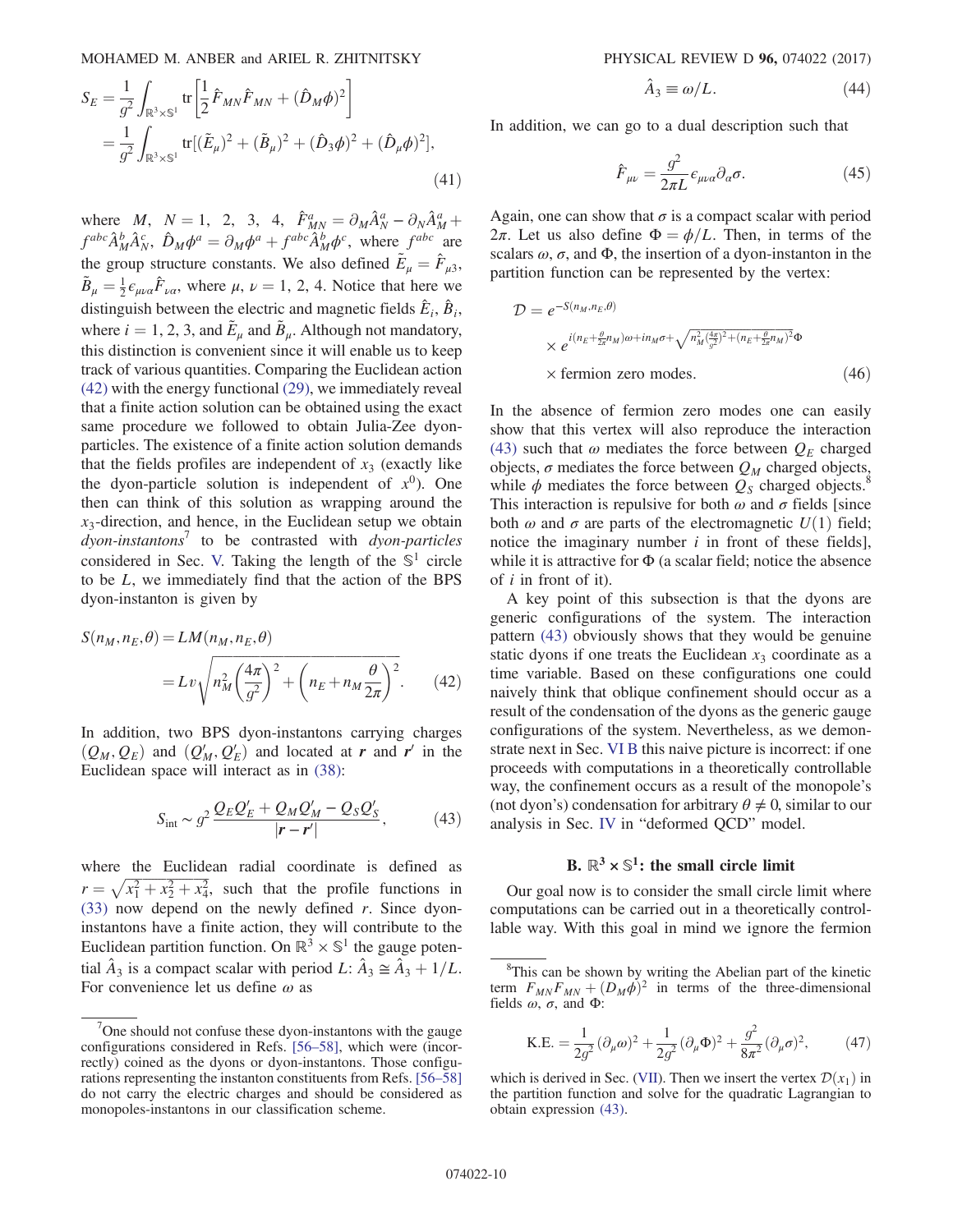<span id="page-11-0"></span>zero modes<sup>9</sup> and consider a tower of dyon-instantons with a unit magnetic charge and an arbitrary number of electric charges  $(Q_M, Q_E) = (\frac{4\pi}{g^2}, n_E)$ :

$$
S = \sum_{n_E \in \mathbb{Z}} e^{-S(1, n_E, \theta)} e^{i(n_E + \frac{\theta}{2\pi})\omega + i\sigma + \sqrt{\frac{(4\pi}{g})^2 + (n_E + \frac{\theta}{2\pi})^2} \Phi}.
$$
 (48)

Then, one can approximate the sum in [\(48\)](#page-11-0) as

$$
S \cong e^{-\frac{4\pi (Lv - \Phi)}{g^2} + i\sigma} \sum_{n_E \in \mathbb{Z}} e^{i(n_E + \frac{\theta}{2\pi})\omega - \frac{g^2 Lv}{8\pi} (n_E + \frac{\theta}{2\pi})^2}.
$$
 (49)

A fast convergence of the series demands that  $Lv \gg \frac{4\pi}{g^2} \gg 1$ . Therefore, for a very large circle the sum will rapidly converge. For a small circle, however, the series is poorly convergent and a method of resummation is indispensable. To achieve this, we use the Poisson resummation formula defined as:

$$
\sum_{n_E \in \mathbb{Z}} f(n_E) = \sum_{n_W \in \mathbb{Z}} \tilde{f}(n_W),
$$

$$
\tilde{f}(n_W) = \int dk f(k) e^{-2\pi n_W k}.
$$
 (50)

<span id="page-11-2"></span>Applying this method to the series [\(48\)](#page-11-0) we find [\[52\]](#page-15-27), modulo pre-exponential factor,

$$
S \cong \sum_{n_w \in \mathbb{Z}} e^{i\sigma - \frac{4\pi}{g^2} \sqrt{(Lv - \Phi)^2 + (\omega + 2\pi n_w)^2} + in_w \theta}.
$$
 (51)

<span id="page-11-1"></span>In the limit  $vL \gg \omega$  we obtain the approximation

$$
S \cong e^{-\frac{4\pi (Lv - \Phi)}{g^2} + i\sigma} \sum_{n_W \in \mathbb{Z}} e^{-\frac{2\pi}{g^2 Lv} (\omega + 2\pi n_W)^2 + i n_W \theta}.
$$
 (52)

The series [\(52\)](#page-11-1) is rapidly convergent<sup>10</sup> in the small  $\mathbb{S}^1$  limit  $vL \ll 1$ . A careful inspection of [\(51\)](#page-11-2) reveals that the sum is over a tower of twisted monopole-instantons that carry magnetic charges  $\pm 1$  and winding numbers  $n_w \in \mathbb{Z}$ , as we show in details at the end of this section. This is a remarkable result since in the small circle limit we can think only about monopole-instantons instead of dyoninstantons. This claim holds for any  $\theta \neq 0$ , as is evident from [\(51\)](#page-11-2).

Let us now make the shift  $\omega \to \omega + \Omega$ , where  $0 < \Omega <$  $2\pi$  is a background holonomy (remember that  $\omega$  is the scaled  $\hat{A}_3$  component), in [\(51\).](#page-11-2) It will suffice to consider <span id="page-11-3"></span>only the two terms  $n_W = 0$  and  $n_W = -1$ . For small fluctuations of  $\Phi$  and  $\omega$  the terms  $n_W = 0$  and  $n_W = -1$ are given by

$$
M_0 = e^{-S_0} e^{-\frac{i\sigma + \frac{4\pi}{3}(0 - \frac{Lv}{\Omega})}{g^2 \sqrt{(Lv)^2 + \Omega^2}}},
$$
  

$$
M_{-1} = e^{-S_{-1}} e^{-\frac{i\sigma - i\theta + \frac{4\pi}{3}(0 - 2\pi)(\omega - \frac{Lv}{\Omega - 2\pi})}{g^2 \sqrt{(Lv)^2 + (\Omega - 2\pi)^2}}},
$$
(53)

where  $S_0 = \frac{4\pi\sqrt{(Lv)^2 + \Omega^2}}{g^2}$  and  $S_{-1} = \frac{4\pi\sqrt{(Lv)^2 + (\Omega - 2\pi)^2}}{g^2}$  are, respectively, the actions of BPS and twisted (or Kaluza-Klein) monopole-instantons. Notice that both monopole-instantons have positive magnetic charges,  $n_M = 1$ , as is evident from the same sign in front of  $i\sigma$  in [\(53\)](#page-11-3). This should be expected since the series [\(52\)](#page-11-1) originated from the sum over a tower of dyon-instantons all having the same magnetic charge  $n_M = 1$ . Also, the imaginary number in front of  $\sigma$  means that objects carrying the same magnetic charges will experience a repulsive force, which is also expected. The interesting thing, though, is the absence of i in front of  $\omega$  and  $\Phi$ , which means that the combination of the fields  $\omega - \frac{Lv}{\Omega} \Phi$ or  $\omega - \frac{Lv}{\Omega - 2\pi} \Phi$  mediates a scalar force rather than an electromagnetic one. This is a fascinating phenomenon since we start with a tower of dyon-instantons at large  $\mathbb{S}^1$ . The dyon-instantons experience a repulsive electromagnetic force (for both electric  $\omega$  and magnetic  $\sigma$ parts) as in [\(43\),](#page-10-2) in addition to a scalar force (mediated by the scalar field  $\Phi$ ). Then, we resum over the electric charges of this tower, using the Poisson resummation formula, to find that at a small  $\mathbb{S}^1$  the electric force is incarnated as a scalar force. Using  $Q_b$  to denote the charge of the monopole-instanton under any of these combinations, we find that two monopoles carrying charges  $(Q_M, Q_b)$  and  $(Q'_M, Q'_b)$  and located at r and  $r'$  experience a force

$$
S_{\rm int} \sim \frac{Q_M Q_M' - Q_b Q_b'}{|r - r'|}. \tag{54}
$$

In particular, for the BPS and twisted monopole-instantons we have  $|Q_M| = |Q_b| = \frac{4\pi}{g^2}$ . This formula obviously shows that the only configurations which contribute to the partition function in the regime, where computations are under complete theoretical control, are the monopoles and twisted monopoles, but not the dyons carrying the electric charges.

The last element which completes our analysis of this subsection is the demonstration that the sum in [\(52\)](#page-11-1) is indeed over a tower of twisted monopole-instantons. To this end, we set  $\hat{D}_3\phi = 0$  in [\(42\)](#page-10-1) [notice that this is exactly compatible with the third equation in [\(32\)\]](#page-8-0) and we also set  $\partial_3 = 0$ . This at least is enough to obtain

<sup>&</sup>lt;sup>9</sup>Fermion zero modes in the duality we consider below is a subtle issue that has yet to be understood, see [\[27,52\].](#page-15-25)<br><sup>10</sup>Remember that we are still in the semiclassical regime

 $q \ll 1$ . Thus, the series [\(52\)](#page-11-1) is valid in the parameter range  $rac{4\pi}{a^2} \gg Lv \gg \omega$ .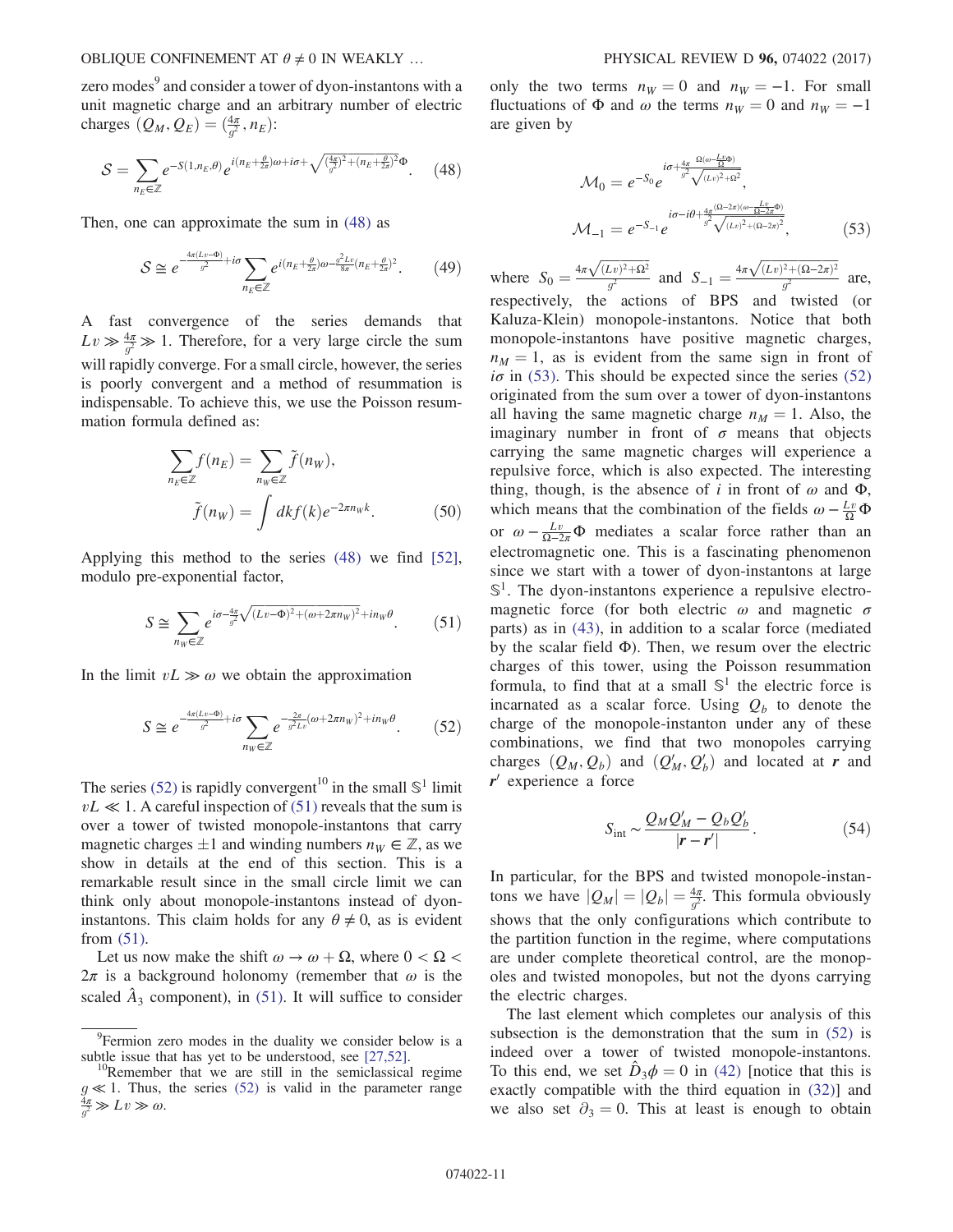the zero-winding number (BPS) monopole-instanton. Monopoles with higher winding numbers (twisted monopoles) can be obtained by replacing  $\hat{A}_3 \rightarrow \hat{A}_3 + \frac{2\pi n}{L}$ . The lowest (zero-winding) monopole-instanton action reads

$$
S_E = \frac{2}{g^2} \int_{\mathbb{R}^3 \times \mathbb{S}^1} \text{tr}[(\hat{D}_\mu A_3)^2 + (\hat{B}_\mu)^2 + (\hat{D}_\mu \phi)^2]
$$
  
\n
$$
= \frac{2}{g^2} \int \text{tr}[(\hat{D}_\mu \hat{A}_3 \mp \sin \beta \tilde{B}_\mu)^2 + (\hat{D}_\mu \phi \mp \sin \beta \tilde{B}_\mu)^2
$$
  
\n
$$
\pm 2 \sin \beta \hat{D}_\mu \hat{A}_3 \tilde{B}_\mu \pm 2 \cos \beta \hat{D}_\mu \phi \tilde{B}_\mu]
$$
  
\n
$$
\geq L Q_M \left[ \pm 2 \frac{\Omega}{L} \sin \beta \pm 2 \nu \cos \beta \right],
$$
 (55)

where v and  $\frac{\Omega}{L}$  are respectively the vevs of  $\phi$  and  $\hat{A}_3$ and the vevs are taken along the fourth direction in color space $11$  We also defined the magnetic charge:  $Q_M = \frac{1}{g^2} \int dS_\mu \hat{B}^4_\mu$ , where the integral is over a twosphere at infinity. The most stringent inequality  $S_E \leq$  $Q_M \sqrt{L^2 v^2 + \Omega^2}$  is obtained by setting tan  $\beta = \frac{\Omega}{Lv}$ , while the inequality is saturated by

$$
\hat{D}_{\mu}\phi = \pm \hat{B}_{\mu}\cos\beta,
$$
  
\n
$$
\hat{D}_{\mu}A_{3} = \pm \hat{B}_{\mu}\sin\beta.
$$
\n(56)

<span id="page-12-1"></span><span id="page-12-0"></span>A linear superposition of [\(56\)](#page-12-0) can be written as

$$
\hat{B}_{\mu} = \pm \hat{D}_{\mu} \Psi_1, \n0 = \hat{D}_{\mu} \Psi_2,
$$
\n(57)

where

$$
\hat{\Psi}_1 = \sin \beta \hat{A}_3 + \cos \beta \phi
$$
  
\n
$$
\hat{\Psi}_2 = \cos \beta \hat{A}_3 - \sin \beta \phi.
$$
 (58)

Equation [\(57\)](#page-12-1) is the (anti)self-dual BPS monopoleinstanton equation. The solution of the self-dual equation is

$$
\hat{A}^a_\mu = \epsilon_{\mu a\nu} \hat{x}^\nu \left[ \frac{1 - u(r)}{r} \right],
$$
  

$$
\hat{\Psi}^a_1 = \hat{x} h(r),
$$
  

$$
\hat{\Psi}_2 = 0,
$$
 (59)

where  $r = \sqrt{x_1^2 + x_2^2 + x_4^2}$  and

$$
u(r) = \frac{\tilde{v}r}{\sinh(\tilde{v}r)},
$$
  
\n
$$
h(r) = \tilde{v} \left[ \cosh(\tilde{v}r) - \frac{1}{r} \right],
$$
\n(60)

and  $\tilde{v} = \sqrt{\frac{\Omega^2}{L^2} + v^2}$ .

Now, to obtain the twisted-monopole solutions we just need to make the substitution  $\Omega \to \Omega + 2\pi n_W$  for all integers  $n_W$ . Thus, the action of the twisted monopoleinstantons with magnetic charge  $\frac{4\pi}{g^2}$  is given by

$$
S_{n_W} = \frac{4\pi}{g^2} \sqrt{L^2 v^2 + (\Omega + 2\pi n_W)^2},
$$
 (61)

which is exactly the action in the sum  $(51)$ .

The main lesson to be learnt from these computations is as follows. The generic gauge configurations of the system obviously include the dyons. However, if one tries to compute the partition function in a theoretically controllable region, the corresponding configurations can be described exclusively in terms of the monopoles, without any trace of the dyons. It is perfectly consistent with our analysis of the "deformed QCD" model in Sec. [IV,](#page-6-0) where confinement is generated for any  $\theta \neq 0$  as a result of condensation of the monopoles. In Sec. [VI C](#page-12-2) we show that the picture also holds when supersymmetry is broken.

#### C. Supersymmetry breaking

<span id="page-12-2"></span>In order to break supersymmetry in a controlled way we first add a suitable scalar mass term  $m_{\phi}$  for the field  $\phi$  and its super partner. In the limit  $m_{\phi} \gg \Lambda$  the scalar decouples, which in turn breaks  $\mathcal{N} = 2$  down to  $\mathcal{N} = 1$ . If this decoupling happens in the large  $\mathbb{S}^1$  limit, then the theory flows to strong coupling regime, we loose theoretical control, and the dyon-instantons picture is no longer trusted. However, if the decoupling happens at a small  $\mathbb{S}^1$ , then the theory stays in its weakly coupled regime and preserves its center symmetry, i.e.,  $\Omega = \pi$ . Setting  $v = 0$ (since the scalar  $\phi$  decouples), defining  $b = \frac{4\pi}{g^2}\omega$ , and shifting  $\sigma \to \sigma + \frac{\theta}{2}$ , we find that the monopole-instanton operators [\(53\)](#page-11-3) are given by

$$
\mathcal{M}_{0,1} = e^{-S_m} e^{i\sigma \pm (b + i\frac{\theta}{2})},\tag{62}
$$

and  $S_m = \frac{4\pi^2}{g^2}$ .

In order to further break  $\mathcal{N} = 1$  we give the gaugino a mass larger than the strong scale. Again, we can guarantee that the theory is in the weakly coupled regime as long as the circle is kept sufficiently small. Preserving the center symmetry, however, requires that we add a double trace deformation. This theory is our "deformed QCD" model though in this case it represents pure gauge Yang-Mills

<sup>&</sup>lt;sup>11</sup>Remember that we are in a Euclidean setup where our infinite dimensions are taken along  $x_1$ ,  $x_2$ ,  $x_4$ . Given our numbering convention, then we also take the color space index a to run over 1,2,4, where the diagonal Pauli matrix is taken along the 4-direction.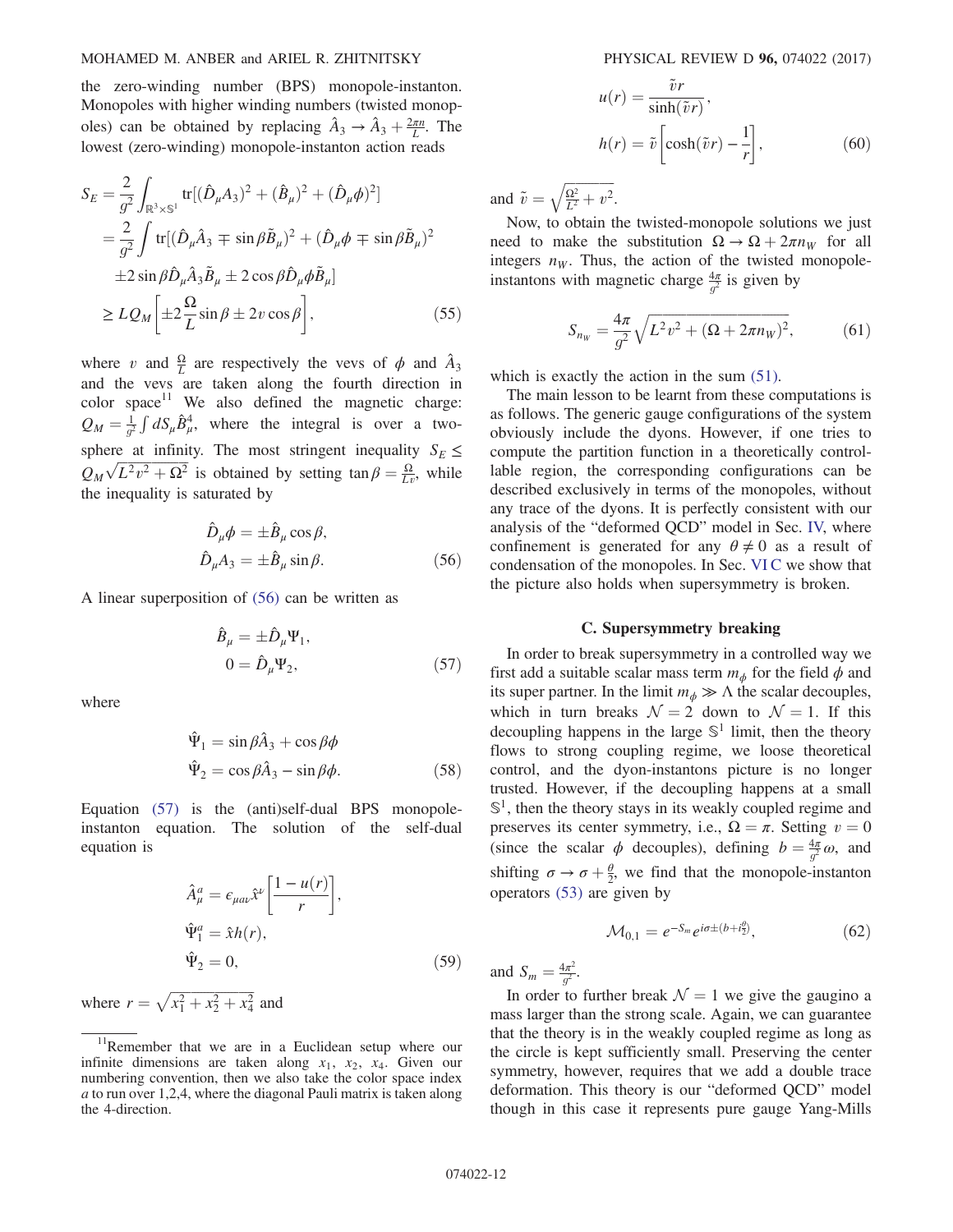<span id="page-13-1"></span>fields, see footnote in the Introduction regarding this terminological convention. In this case the scalar field b is gapped and we end with the monopole operators:

$$
\mathcal{M}_{0,1} = e^{-S_m} e^{i\sigma \pm i\frac{\theta}{2}}.
$$
\n(63)

This expression identically coincides with formula [\(21\)](#page-6-6) for "deformed QCD" model derived in a drastically different way.

We conclude this section with the following generic comment. In all cases when the computations can be performed in a theoretically controllable way, the gauge configurations which saturate the partition function are the monopole-instantons for arbitrary  $\theta \neq 0$ . This claim holds for  $\mathcal{N} = 2, \mathcal{N} = 1$ , and the nonsupersymmetric "deformed" QCD" model. This result should be contrasted with conventional wisdom that the oblique confinement in the system for  $\theta \neq 0$  occurs as a result of the condensation of the electrically charged dyons.

#### VII. WITTEN'S EFFECT

<span id="page-13-0"></span>Since there is no trace of dyons in the spectrum of theories on  $\mathbb{R}^3 \times \mathbb{S}^1$  in the small circle limit, one may wonder how Witten's effect is realized in this case. The answer is that this effect can be seen for static (non dynamical) electric or magnetic charges, i.e. Wilson or 't' Hooft loops, which we use to probe the system [\[59\].](#page-15-28) In order to show this explicitly, we start from the Abelian action written in Minkowski space:

<span id="page-13-2"></span>
$$
S = \int_{\mathbb{R}^3 \times \mathbb{S}^1} \frac{1}{4g^2} F_{MN} F^{MN} + \frac{\theta}{32\pi^2} F_{MN} \tilde{F}_{MN}
$$
  
= 
$$
\int_{\mathbb{R}^3 \times \mathbb{S}^1} \frac{1}{2g^2} (E_{\mu} E_{\mu} - B_{\mu} B_{\mu}) - \frac{\theta}{8\pi^2} E_{\mu} B_{\mu},
$$
 (64)

<span id="page-13-3"></span>where  $\tilde{F}_{MN} = \epsilon_{MNPQ}F^{PQ}/2$ . Next, we dimensionally reduce the action [\(64\)](#page-13-2) by neglecting all dependence on the  $x^3$ -direction and use the fields  $\omega$  and  $\sigma$  defined via [\(44\)](#page-10-3) and [\(45\)](#page-10-4) (now in Minkowski space) to find<sup>12</sup>

$$
F^{\nu\rho} = \frac{g^2}{2\pi L} \epsilon^{\mu\nu\rho} \left( \partial_{\mu}\sigma + \frac{\theta}{2\pi} \partial_{\mu}\omega \right), \tag{65}
$$

and

$$
S = -\frac{1}{2L} \int d^3x \frac{1}{g^2} (\partial_\mu \omega)^2 + \frac{g^2}{4\pi^2} \left( \partial_\mu \sigma + \frac{\theta}{2\pi} \partial_\mu \omega \right)^2.
$$
 (66)

<span id="page-13-4"></span>From [\(65\)](#page-13-3) we easily find (keeping in mind that the Greek letters run over 0,1,2, while the Latin letters M, N run over  $0,1,2,3$ 

$$
B_1 = \frac{\partial_2 \omega}{L}, \qquad B_2 = -\frac{\partial_1 \omega}{L},
$$
  
\n
$$
B_3 = \frac{g^2}{2\pi L} \left( \partial_t \sigma + \frac{\theta}{2\pi} \partial_t \omega \right),
$$
  
\n
$$
E_1 = -\frac{g^2}{2\pi L} \left( \partial_2 \sigma + \frac{\theta}{2\pi} \partial_2 \omega \right),
$$
  
\n
$$
E_2 = \frac{g^2}{2\pi L} \left( \partial_1 \sigma + \frac{\theta}{2\pi} \partial_1 \omega \right),
$$
  
\n
$$
E_3 = -\frac{\partial_t \omega}{L}.
$$
  
\n(67)

A Wilson loop operator that measures the magnetic flux in the y – z plane and warps around the  $\mathbb{S}^1$  circle is given by

$$
\mathcal{W}(\mu_e) = e^{i\mu_e} \oint A \cdot d\ell = e^{i\mu_e} \int_{y_1}^{y_2} dy \int_0^L dz B_1 \rightarrow e^{i\mu_e \omega(x,y)}, \quad (68)
$$

where  $\mu_e$  is the electric charge of the Wilson line probe and we used [\(67\)](#page-13-4). Also, the 't' Hooft loop operator that measures the electric flux penetrating the  $y - z$  plane is given by

$$
\mathcal{T}(\mu_m, \theta) = e^{-i\mu_m \frac{2\pi}{g^2} \int_{y-z} ds n^1 E_1} \to e^{i\mu_m(\sigma(x, y) + \frac{\theta}{2\pi}\omega(x, y))}, \quad (69)
$$

and  $\mu_m$  is the probe magnetic charge.

Now, starting with a pure 't' Hooft operator at  $\theta = 0$ , we find upon sending  $\theta \rightarrow \theta + 2\pi$ 

$$
\mathcal{T}(\mu_m, \theta \to \theta + 2\pi) = \mathcal{T}(\mu_m, \theta = 0) \mathcal{W}(\mu_m); \quad (70)
$$

i.e. the magnetic probe acquires an electric charge  $\mu_m$ . This is Witten's effect at work.

The main lesson to be learnt here is that the static monopole considered as the external source becomes the electrically charged dyon, in full agreement with the Witten's effect [\[43\].](#page-15-15) However, when the monopoles become the dynamical degrees of freedom and themselves determine the ground state of the ensemble they remain pure magnetic monopoles as demonstrated in Sec. [VI.](#page-9-0)

At this point one may wonder how and why the  $\theta$ parameter remains to be an observable parameter of the theory when exclusively Abelian gauge fields are present in the system. Indeed, normally we assume that the  $\theta$ parameter in Maxwell Abelian QED is not physical because the  $\theta$  term in Maxwell QED can be expressed as the total derivative which can be removed from the action due to the triviality of the topology. The key point relevant for our present discussions is that Witten's effect for the Abelian magnetic monopole is operational because the monopole itself determines the nontrivial topology and the  $\theta$  parameter becomes the physical parameter in QED in the nontrivial topological (not vacuum) sector determined by the monopole's charge.

<sup>&</sup>lt;sup>12</sup>The duality relation  $(45)$  can be incorporated into the action [\(64\)](#page-13-2) using the auxiliary action  $\frac{1}{4\pi} \int d^3x \epsilon_{\mu\nu\alpha} \partial_\mu \sigma F_{\nu\alpha}$ .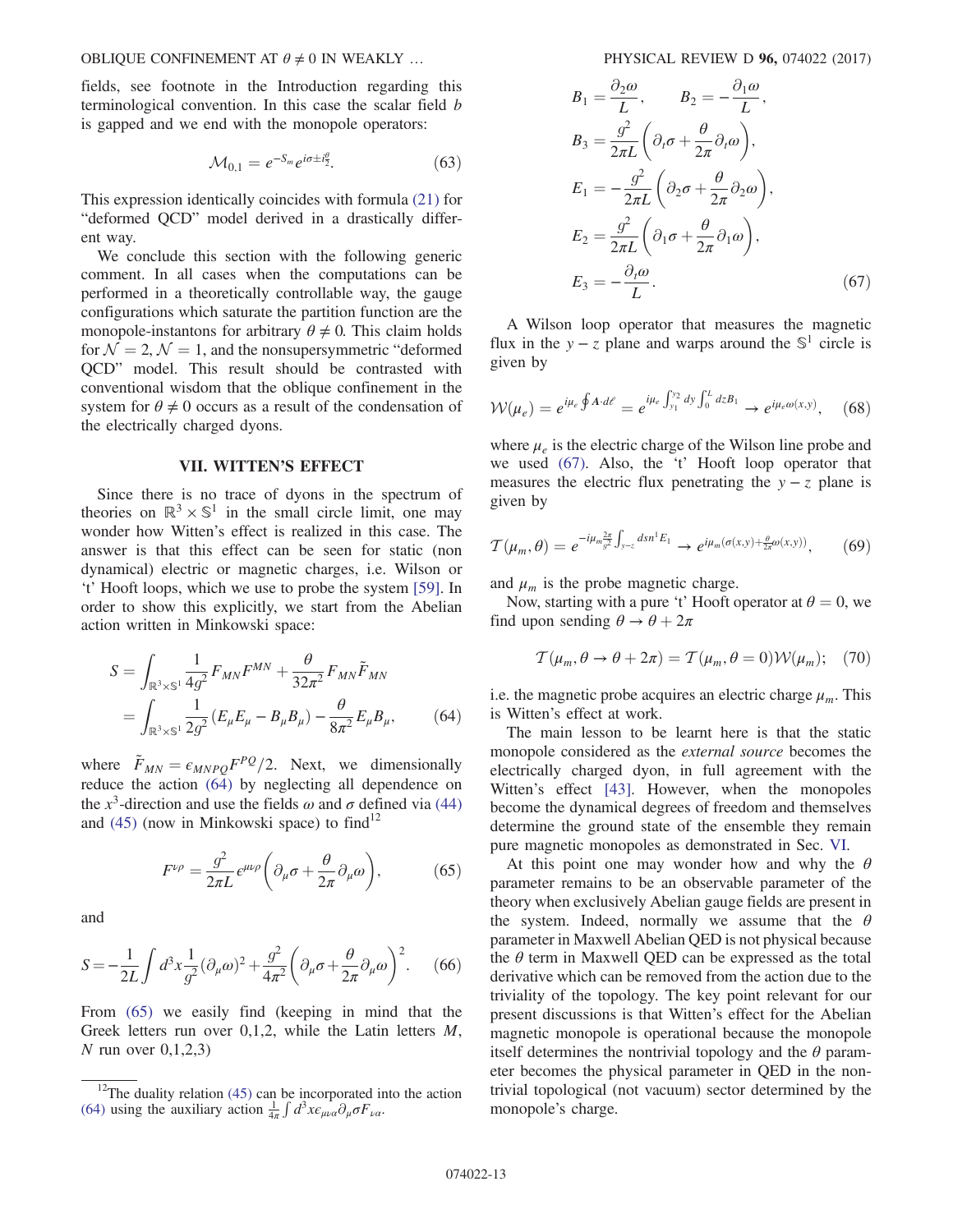A similar effect when  $\theta$  becomes a physically observable parameter also holds for Maxwell QED when the external magnetic flux selects a nontrivial topological sector of the system, as argued in [\[60\]](#page-15-29). This effect, in fact, represents a novel idea on the axion search experiments when the system is sensitive to  $\theta$  itself, rather than to  $\partial_{\mu}\theta$  as in conventional axion search experiments.

In the context of the present work these arguments make it clear that the external magnetic monopoles become the electrically charged dyons in the presence of  $\theta \neq 0$  in the given topological winding sector determined by the external magnetic charge itself. The dynamical magnetic monopoles remain pure monopoles as they cannot select the topological winding sector for the entire system. Precisely these *dynamical* monopoles condense and determine the ground state of the system. This interpretation is perfectly consistent with our conclusion at the end of Sec. [VI](#page-9-0) that the confinement in supersymmetric and nonsupersymmetric theories at  $\theta \neq 0$  is due to the condensation of the same magnetic monopoles, rather than dyons.

#### VIII. CONCLUSION

The main claim of the present work can be formulated as follows. We showed that the confinement in the gauge systems with  $\theta \neq 0$  is a result of the condensation of the same monopole's configurations which generate the confinement at  $\theta = 0$ . It should be contrasted with a conventional lore that the confinement at  $\theta \neq 0$  is a result of the condensation of the dyons.

The  $\theta$  parameter is obviously a physical parameter of the system since all other observables, including the vacuum energy, are explicitly dependent on  $\theta$ . Furthermore,  $\mathcal{CP}$ invariance is explicitly broken for  $\theta \neq 0$  as the computations of the vacuum expectation value of the topological density [\(23\)](#page-6-2) suggest. However, the  $\theta$  dependence emerges in the system not as a result of any modifications of any gauge configurations, in comparison with  $\theta = 0$  case. Rather, the  $\theta$  dependence emerges in the system as a result of selection of the specific superposition of the  $|\theta, m\rangle$  states as discussed in Sec. [III.](#page-5-0)

A simple way to interpret this result is to view the classification  $|\theta, m\rangle$  in gauge theories in terms of the reduced Brillouin zone scheme as it is normally done in condensed matter physics, when  $\theta$  parameter plays the role of the quasimomentum in the m-th Brillouin zone. In our classification the parameter  $m$  corresponds to the  $m$ −th metastable state. Using this analogy it is quite obvious that all the microscopical elements for any  $\vert \theta, m \rangle$  states are the same. It is just a specific selection of the Bloch type superposition (constructed from the condensates of N different of monopole's species) which provides a complete description of the  $|\theta, m\rangle$  state.

We conclude this work with the following short comments. It has been recent renewal interests in  $\mathcal{CP}$  invariance of the gauge theories at  $\theta = \pi$  [\[61,62\]](#page-15-30). While the questions addressed in [\[61,62\]](#page-15-30) and in our work are somewhat different, nevertheless we observe a number of generic features discussed in [\[61,62\]](#page-15-30) which have their counterparts in our simplified "deformed QCD" model. For example we obviously observe that there is a degeneracy at  $\theta = \pi$  in our framework as one can see from classification scheme presented in Sec. [III](#page-5-0). Furthermore, one can explicitly see from  $(22)$ ,  $(23)$  that  $\mathcal{CP}$  invariance is spontaneously broken at  $\theta = \pi$ , and the sign of CP violation is different depending on the direction this point is approached:  $\theta = \pi \pm \epsilon$ . These drastic changes correspond to complete reconstruction of the ground state when the system jumps to another Brillouin zone in the reduced classification scheme as described in Sec. [III.](#page-5-0) Such a behavior obviously signals a phase transition at  $\theta = \pi$ . The superpositions of these two degenerate states at  $\theta = \pi$  can make CP odd and  $\mathcal{CP}$  even ground states.

One can trace the presence of the metastable states (which eventually become degenerate states at  $\theta = \pi$ ) to the presence of nonlocal operator, the holonomy, in the system. Exactly this feature of nonlocality leads to a number of properties in "deformed QCD" model which are normally attributed to topologically ordered systems as argued in [\[34\]](#page-15-12). Precisely this sensitivity to arbitrary large distances in gapped theories might be the key element in understanding of the vacuum energy in cosmology because this type of the vacuum energy is generated by nonlocal physics and cannot be renormalized by any UV counter-terms, as recently advocated in [\[63\].](#page-15-31)

There are many arguments, presented in Sec. IB, suggesting that this picture holds in the strongly coupled regime as well. Therefore, we strongly believe that in QCD we have precisely the same picture for the confinement at  $\theta \neq 0$  including metastable states. If this is indeed the case, it may have profound observational effects on the axion production rate as mentioned in Sec. IA due to the nontrivial topological features of the system. It may be also important for understanding of the nature of the vacuum energy in cosmology as mentioned above. It may also affect the axion domain wall formation due to the  $2\pi$  periodicity in  $\theta$  and presence of the metastable states; see footnote for references. The very same metastable states, in general, violate  $\mathcal{CP}$  invariance of the system as they effectively correspond to nonvanishing  $\theta_{\text{eff}} = 2\pi m/N$ . One could speculate [\[39\]](#page-15-17) that precisely these metastable states might be responsible for the CP-odd correlations observed at RHIC and the LHC.

## ACKNOWLEDGMENTS

We are thankful to Ken Konishi for discussions of the Witten's effect and its role in oblique confinement in SUSY theories. The work of M. A. is supported by the NSF Grant No. PHY-1720135 and by Murdock Charitable Trust. The work of A. Z. was supported in part by the Natural Sciences and Engineering Research Council of Canada.